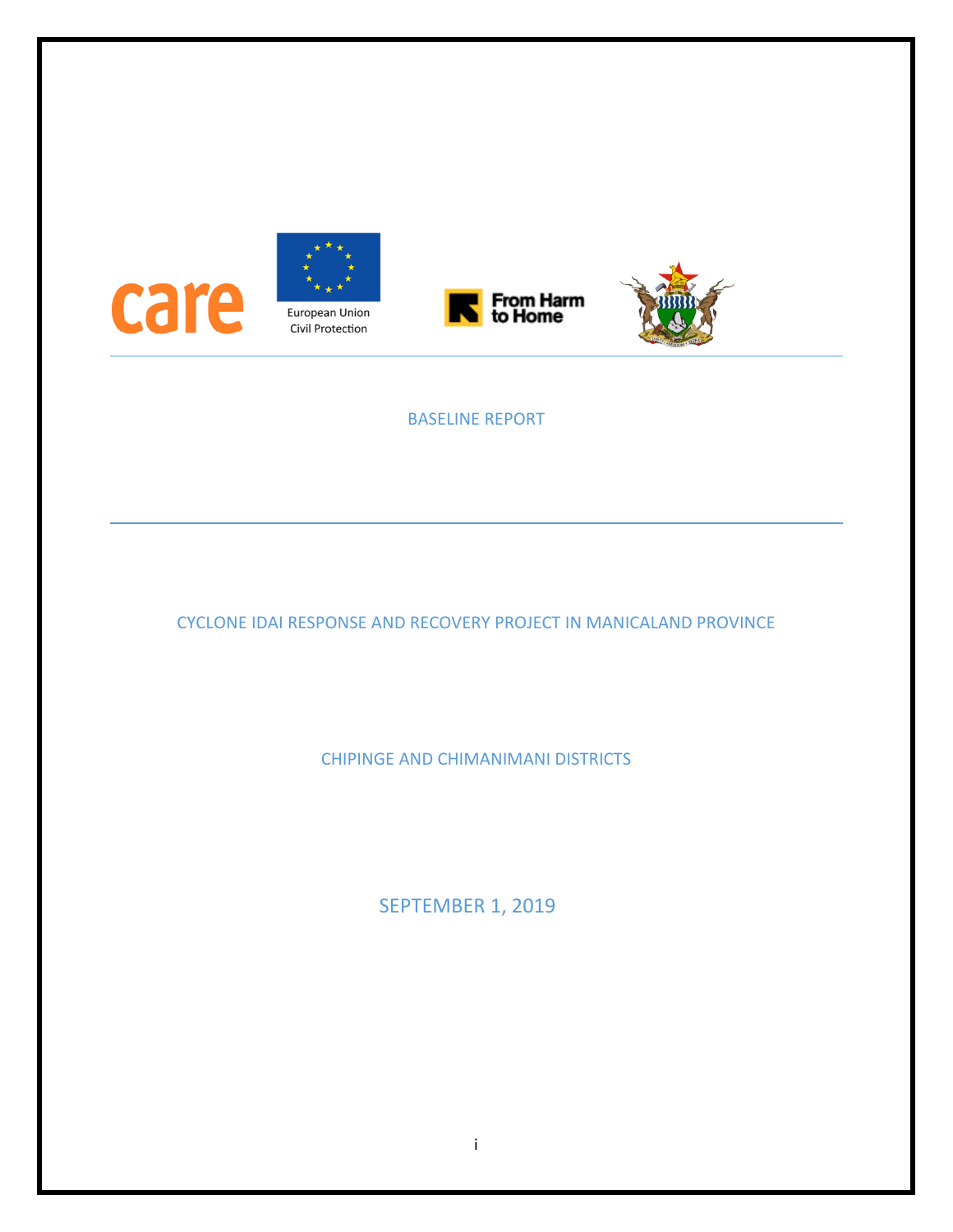#### <span id="page-1-0"></span>Acknowledgements

The compilation of the baseline survey report was made possible by individuals who dedicated their valuable time to contribute to the survey. Sincere gratitude is extended to the CARE and IRC project staff for their tireless efforts throughout the course of the survey. Appreciation goes to the Data collectors who participated actively in the collecting and processing of the survey data. The respondents from Chipinge and Chimanimani are greatly appreciated for their participation as units of analysis for the baseline, without them the exercise would not have been possible. CARE and IRC Monitoring and evaluation team who worked tirelessly to produce this baseline report are appreciated.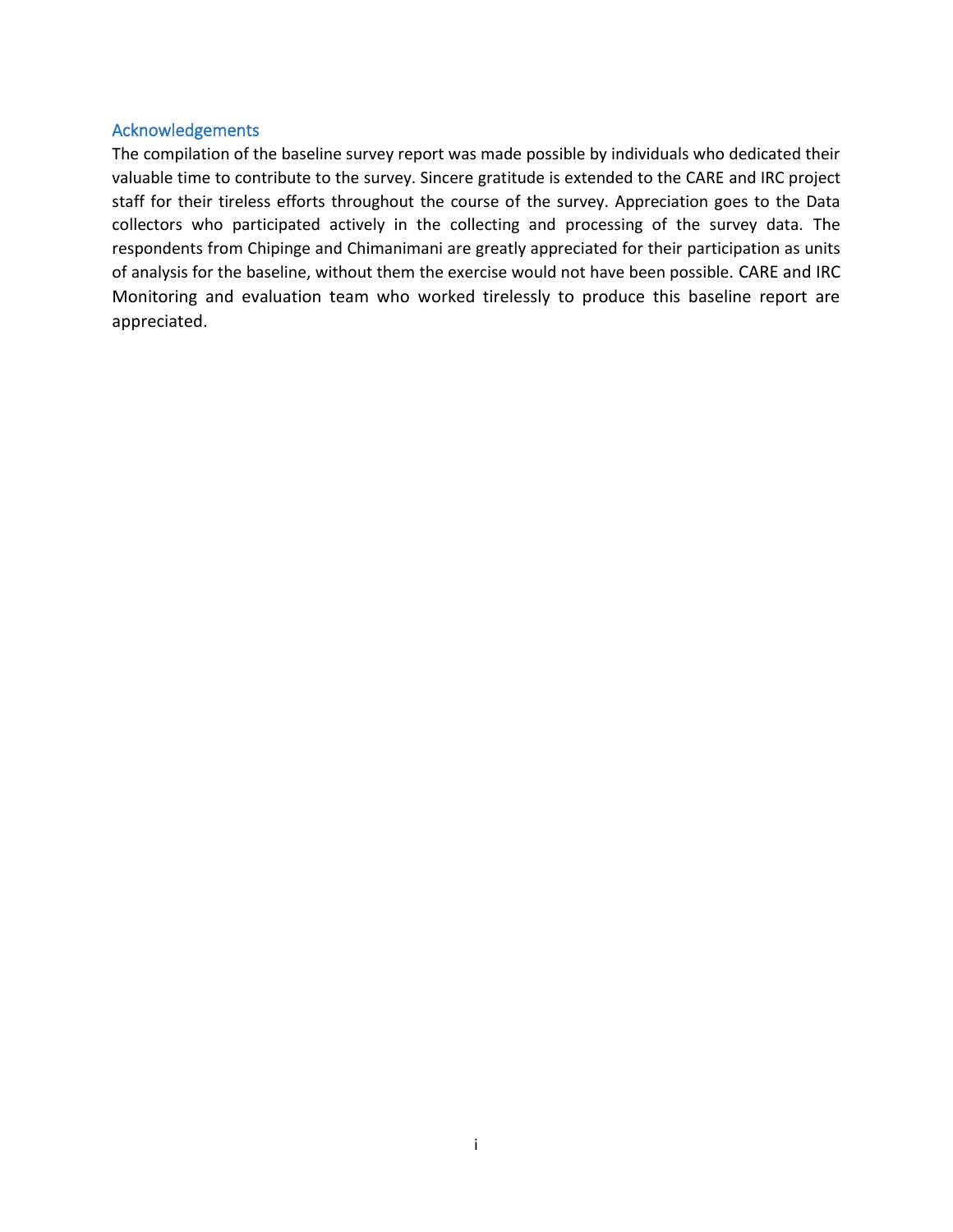## **Contents**

| 1.0 |
|-----|
|     |
|     |
|     |
|     |
|     |
|     |
|     |
|     |
|     |
|     |
|     |
|     |
|     |
|     |
|     |
|     |
|     |
|     |
|     |
|     |
|     |
|     |
|     |
|     |
|     |
|     |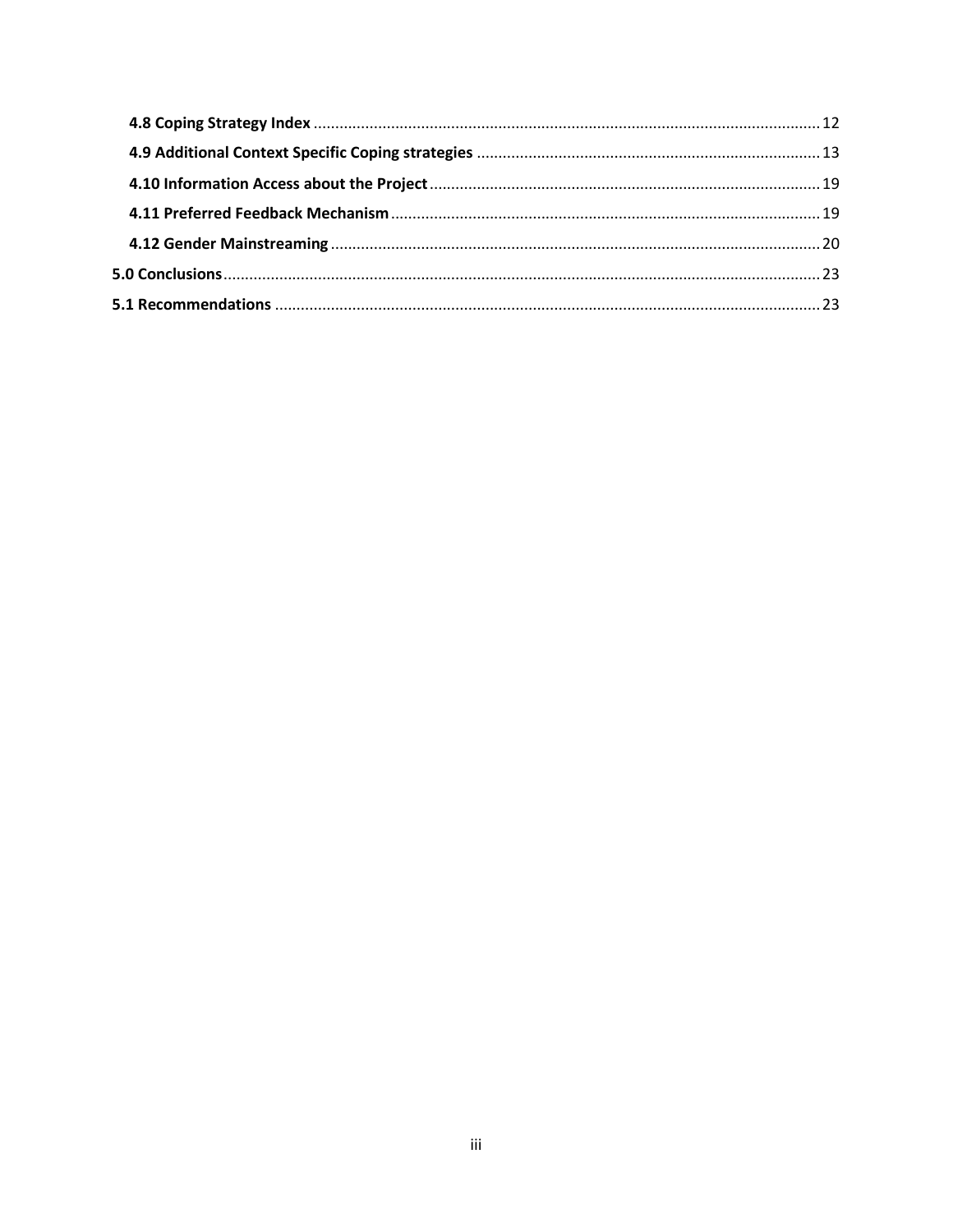# <span id="page-4-0"></span>**List of Figures**

## <span id="page-4-1"></span>Table of Figures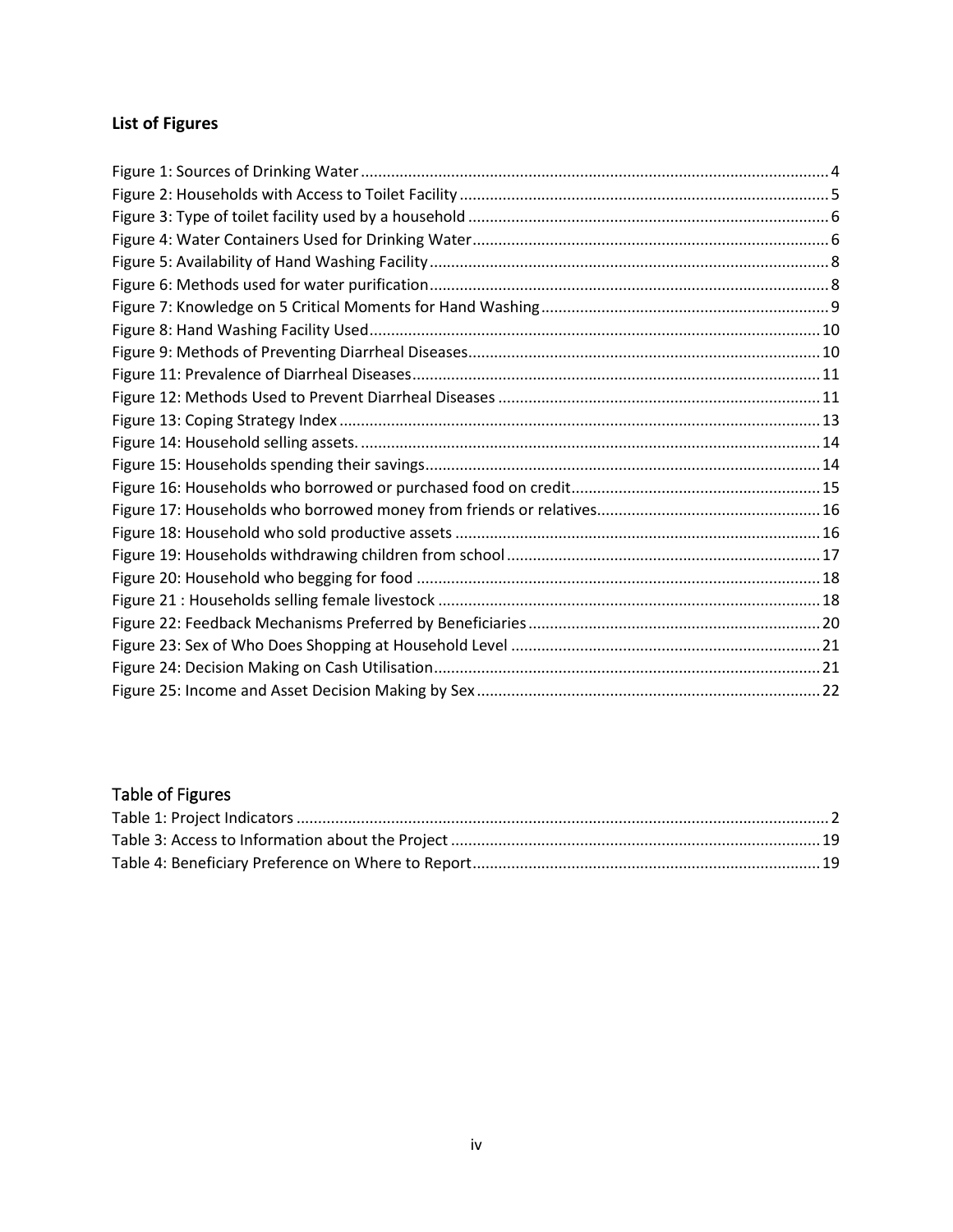## <span id="page-5-0"></span>List of Acronyms

| CARE:              | Care International in Zimbabwe                           |
|--------------------|----------------------------------------------------------|
| CfW:               | Cash for Work                                            |
| ECHO:              | European Civil Protection and Humanitarian Aid Operation |
| FGD <sub>s</sub> : | <b>Focus Group Discussions</b>                           |
| IRC:               | <b>International Rescue Committee</b>                    |
| KAP:               | Knowledge Attitudes and Practices                        |
| KIIs:              | Key Informant Interviews                                 |
| MPCT:              | <b>Multipurpose Cash Transfers</b>                       |
| SPSS:              | Statistical Package for the Social Sciences              |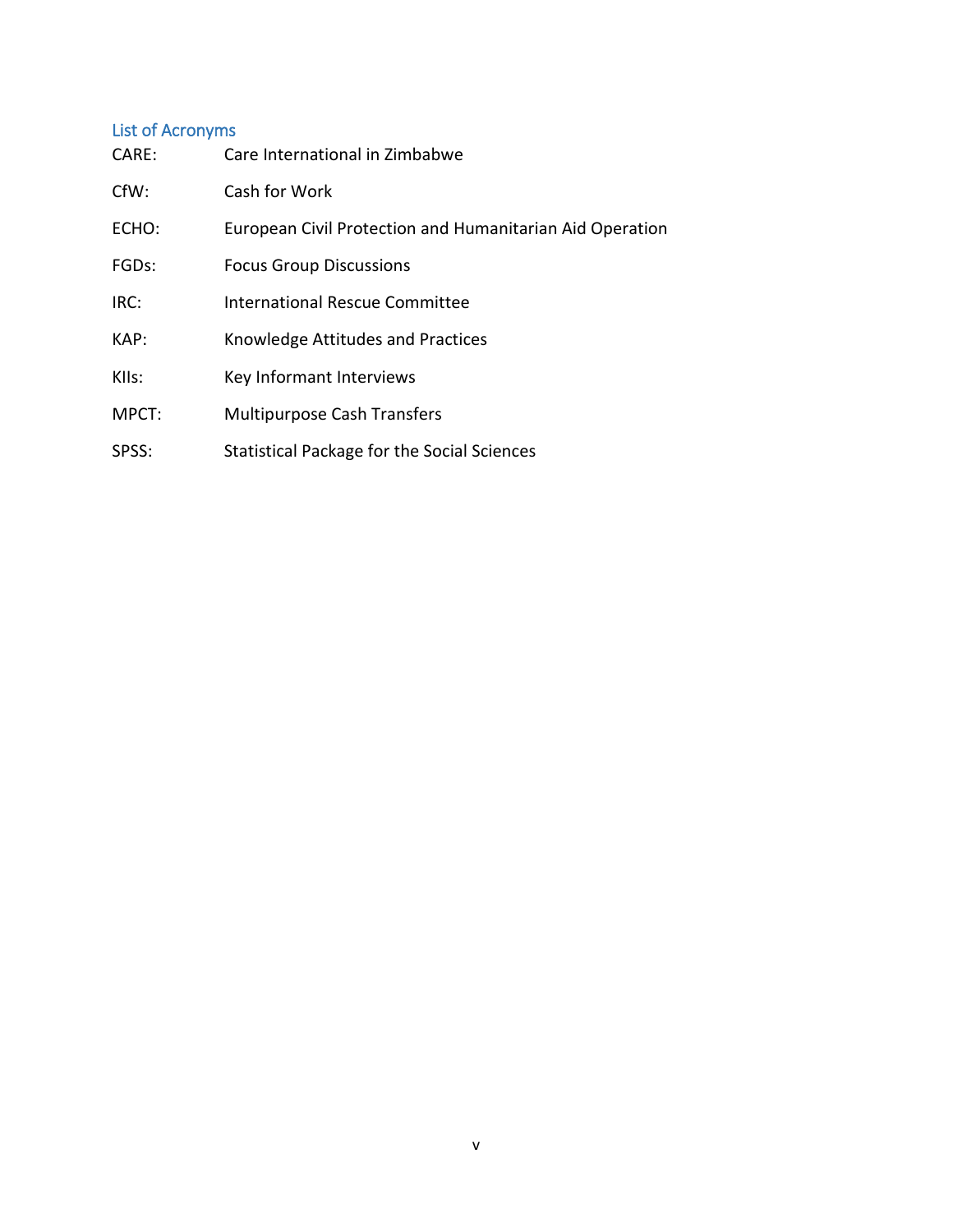#### <span id="page-6-0"></span>**1.0 Background**

CARE International in Zimbabwe and the International Rescue Committee (IRC) Consortium are currently visible in Chipinge and Chimanimani districts through -support from ECHO. The consortium is currently implementing early recovery interventions which seek to address the immediate WASH and basic needs of the Cyclone Idai affected populations. The interventions are centred on a community-based integrated approach focused on building local capacities and empowering communities to regain control over their lives and become more resilient using a robust cash-based component. Targeting a total of 9wards in Chimanimani and Chipinge districts, CARE and IRC consortium are maximizing the geographic reach and multi-sectoral coverage of the Action using a harmonized, closely coordinated, gender-sensitive consortium approach. The project is targeting households which were affected by the Cyclone Idai disaster, those whose shelter was completely or partially destroyed. Other vulnerability attributes such as elderly people, People with Disabilities, pregnant and lactating women, child headed households, and Internally Displaced People among other attributes were used for appropriate targeting.

The consortium is currently providing community-driven livelihoods support in four targeted wards through a Cash for Work program that was designed to rebuild community productive assets. The project is also implementing integrated WASH support interventions in 2 wards in Chipinge district and 1 ward in Chimanimani district whilst implementing the Multi-Purpose Cash Transfer project in 4 wards in Chimanimani district. The consortium conducted a baseline survey in both districts for all the interventions underway to facilitate evidence based monitoring and evaluation as well as to match targets with the expected project outcomes. The results will be used for both guiding project implementation and determining project impact by providing the datum for measurement.

### <span id="page-6-1"></span>**1.1 Goal of the project**

The overall goal of the project is to respond to the urgent needs of vulnerable populations through integrated WASH, food security and livelihoods assistance.

### <span id="page-6-2"></span>**1.2 Overall objective of the pilot program**

The objective of the project is to provide immediate access to integrated WASH and food security and livelihoods support to the cyclone-affected population

### <span id="page-6-3"></span>**1.3 Project main intervention Activities**

To address the immediate WASH, Food Security and Livelihoods (FSL) rehabilitation and recovery needs of the most vulnerable population through community based and integrated approaches focusing on building local capacity and empowering communities to regain control over their lives and becoming more resilient using a robust cash-based component. The program is to be implemented over a period of 10 months (1 May 2019 to 29 February 2020. The following are the main project activities classified per each results

## **Activities for Result 1: Targeted men, women, boys and girls in Manicaland have improved access to safe and dignified WASH facilities and improved hygiene practices**

• Selection of community based hygiene promoters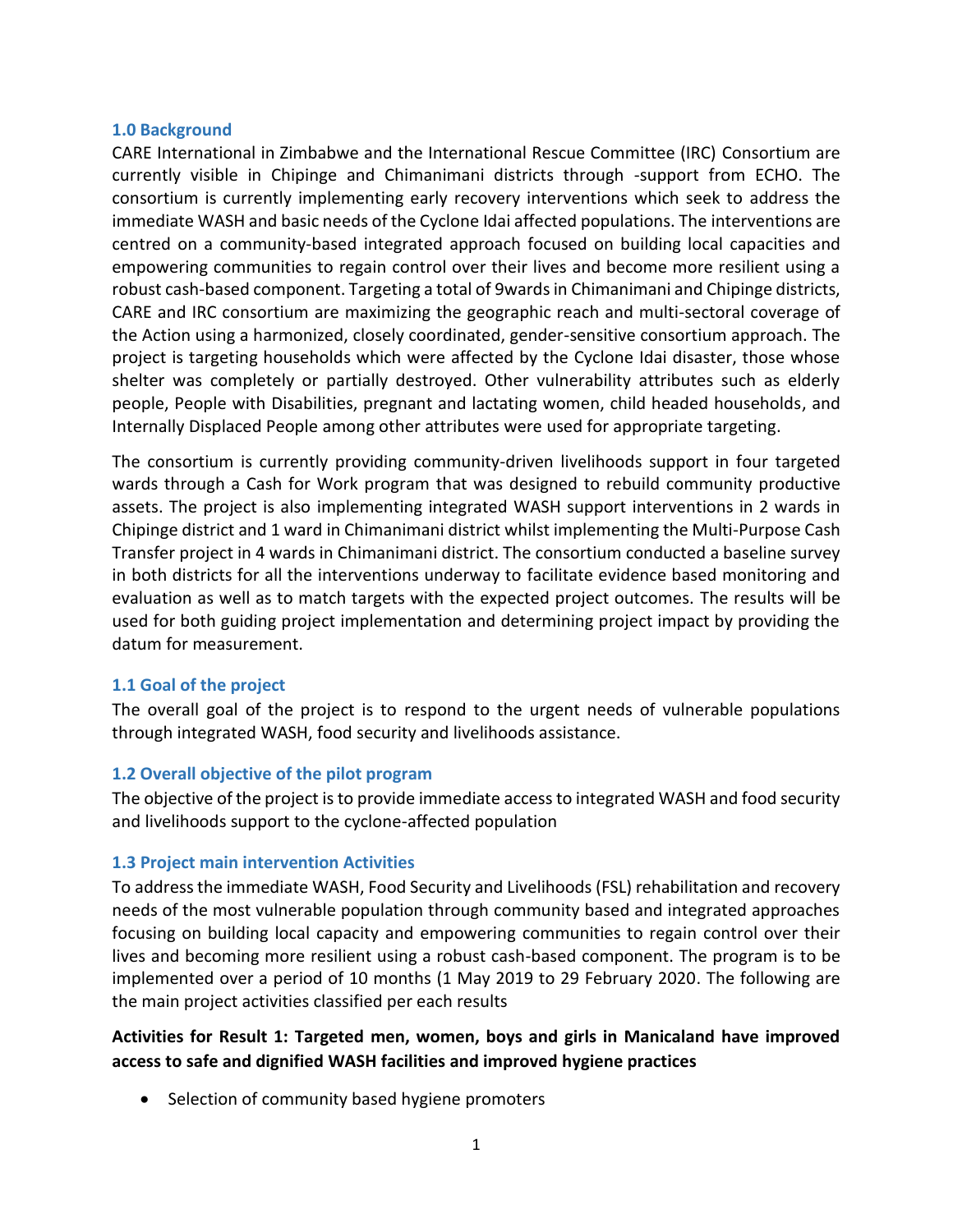- Hygiene promotion training community-based hygiene promoters & hygiene promotion sessions
- Distribution of IEC material
- Assessment of boreholes to be repair and preparatory works
- Borehole repairing
- New borehole drilling & installations
- Installation of Solar piped water scheme
- Latrine construction training
- Household latrine construction
- Water quality testing and monitoring

## **Activities for Result 2: Targeted men, women, boys and girls in Manicaland are able to meet their basic need**

- Multi-Purpose Cash Transfer (MPCT) targeting 1050 of the most affected households in Chipinge and Chimanimani districts.
- Beneficiary sensitization
- Negotiations with traders to ensure supply
- Cash distributions (MPCT)
- Post-distribution monitoring
- Cash for Work (rehabilitation of community assets)
- Complementing MPCT, IRC will support 550 HH through MPCT

### <span id="page-7-0"></span>**1.4 Project Key Indicators**

The table 1 below provides the key indicators to be tracked during the life of the project, as provided in the project proposal.

| <b>Sector Name</b>     | <b>WASH and Food Security</b>                                                                                                                                                      |
|------------------------|------------------------------------------------------------------------------------------------------------------------------------------------------------------------------------|
| Indicator 1 (ECHO)     | % of target population with adequate WASH services and hygiene<br>practices                                                                                                        |
| Indicator 2 (ECHO)     | % of beneficiaries (disaggregated by sex, age and diversity) reporting<br>that humanitarian assistance is delivered in a safe, accessible,<br>accountable and participatory manner |
| Indicator 3 (ECHO)     | Average Coping Strategy Index (CSI) score for the target population                                                                                                                |
| <b>Sub-sector Name</b> | <b>WASH</b>                                                                                                                                                                        |
| Indicator 1 (ECHO)     | Number of people having access to sufficient and safe water for<br>domestic use                                                                                                    |
| Indicator 2 (ECHO)     | Number of people with access to dignified, safe, clean and functional<br>excreta disposal facilities                                                                               |

### <span id="page-7-1"></span>*Table 1: Project Indicators*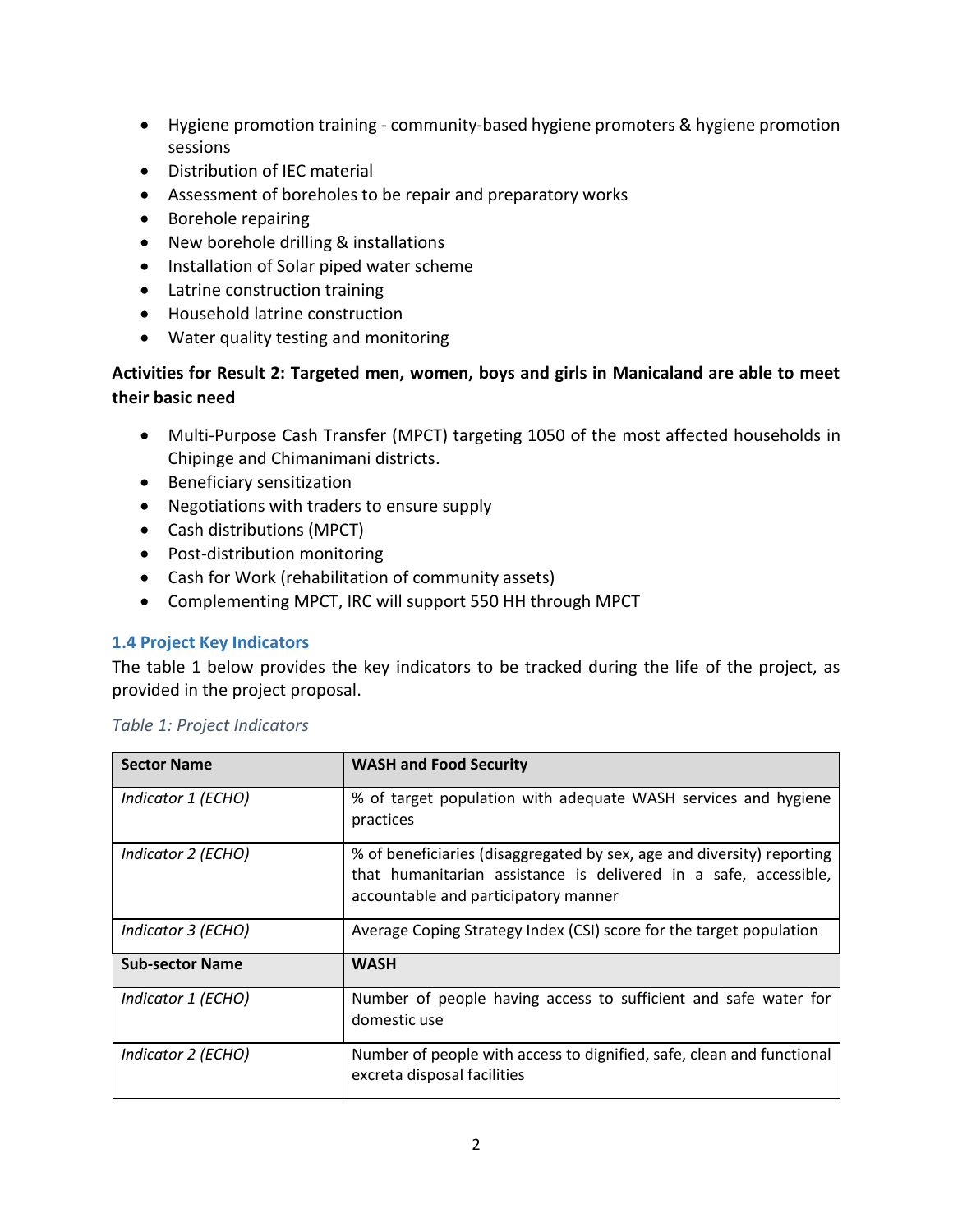| Indicator 3 (ECHO)     | Number of people having regular access to soap to meet hygiene<br>needs           |
|------------------------|-----------------------------------------------------------------------------------|
| Indicator 4 (ECHO)     | Number of water point committees (WPCs) established and trained                   |
| Indicator 5 (ECHO)     | Number of water points rehabilitated/constructed                                  |
| Indicator 6 (ECHO)     | Number of people reached with key hygiene messages                                |
| <b>Sub-sector Name</b> | <b>MULTI-PURPOSE CASH TRANSFER AND CfW</b>                                        |
| Indicator 1 (ECHO)     | Number of people enabled to meet their basic non-food item needs                  |
| Indicator 2 (ECHO)     | Number of people enabled to meet their basic food needs                           |
| Indicator 3 (ECHO)     | Number of people carrying out Cash for Work for community asset<br>rehabilitation |
| Indicator 4 (ECHO)     | % of project beneficiary population who receive an appropriate<br>response        |

### <span id="page-8-0"></span>**1.5 Purpose of the Baseline**

The purpose of the baseline survey is to:

- Assess the livelihood status of the beneficiaries before interventions.
- Assess the pre-implementation coping strategies of the beneficiaries.
- To assess the knowledge, attitudes and practices (KAP) of the beneficiaries on WASH
- To track beneficiary pre-implementation knowledge of the project
- To assess the Client Responsiveness of the project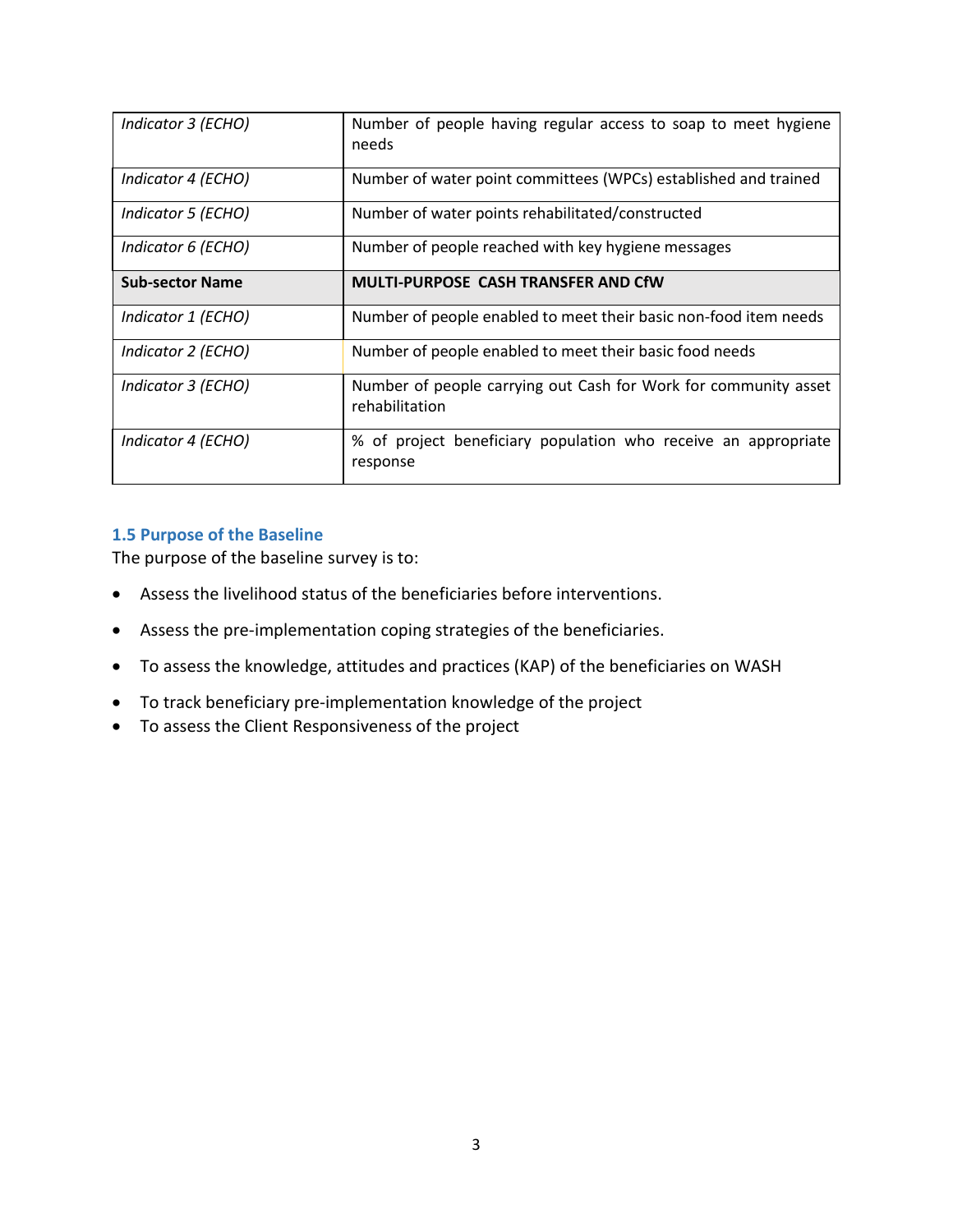#### <span id="page-9-0"></span>**3.0 Methodology**

#### <span id="page-9-1"></span>**3.1 Study Design**

The baseline was conducted through a quantitative household survey. However, qualitative approaches were also employed through the use of key informants to gather some in-depth information especially on gender and markets. In this case, probability and non-probability sampling methods were used although the survey was predominantly probability.

#### <span id="page-9-2"></span>**3.2 Study population and Sample**

The study population was derived from Multi-Purpose Cash Transfer (MPCT), WASH and Cash for Work beneficiaries from both Chipinge and Chimanimani. The baseline study used 10% sample which is statistically representative for the generalization of findings. A total of 175 were sampled and there was 100% response rate.

#### <span id="page-9-3"></span>**3.3 Study timeline**

The baseline was conducted soon after completion of beneficiary registration. The process involved designing of the baseline protocol, data collection tools, pilot-testing of tools, training the enumerators, field data collection, data entry, data cleaning, and reporting writing.

#### <span id="page-9-4"></span>**3.4 Sampling method**

Modified systematic random sampling technique was used for sample selection which is widely used as a probability sampling method. The rationale for choosing this technique is its simplicity and it also gives assurance that the population is evenly sampled. A sample size of 175 households (HH) were selected for the baseline. The sample was - disaggregated as follows 105 HH for MPCT, 50 HH for WASH and 20 for CfW from both Chipinge and Chimanimani. In total, this represented 10% of the targeted households for all the three interventions.

#### <span id="page-9-5"></span>**3.5 Data collection process**

Data collection was done by enumerators under the supervision of the M&E team for CARE and IRC Consortium. The enumerators were trained on the baseline survey tool and were deployed to selected wards in the respective districts of Chimanimanini and Chipinge. The questions were administered in vernacular Shona language. Eight qualitative focus group discussions with project beneficiaries were conducted, four per each district. Baseline data was also collected through key informant interviews focusing on district and ward stakeholders. KAP questions were integrated in the questionnaire.

#### <span id="page-9-6"></span>**3.6 Data collection tools**

#### <span id="page-9-7"></span>**3.6.1 Primary data**

The baseline assessment used a household questionnaire which was administered to communities.

### <span id="page-9-8"></span>**3.6.2 Secondary data**

A review of relevant documents from various sources was done prior to commencement of primary data collection to obtain an understanding of the context so as to inform the work, in particular, to develop relevant primary data collection tools. Some of the documents used in the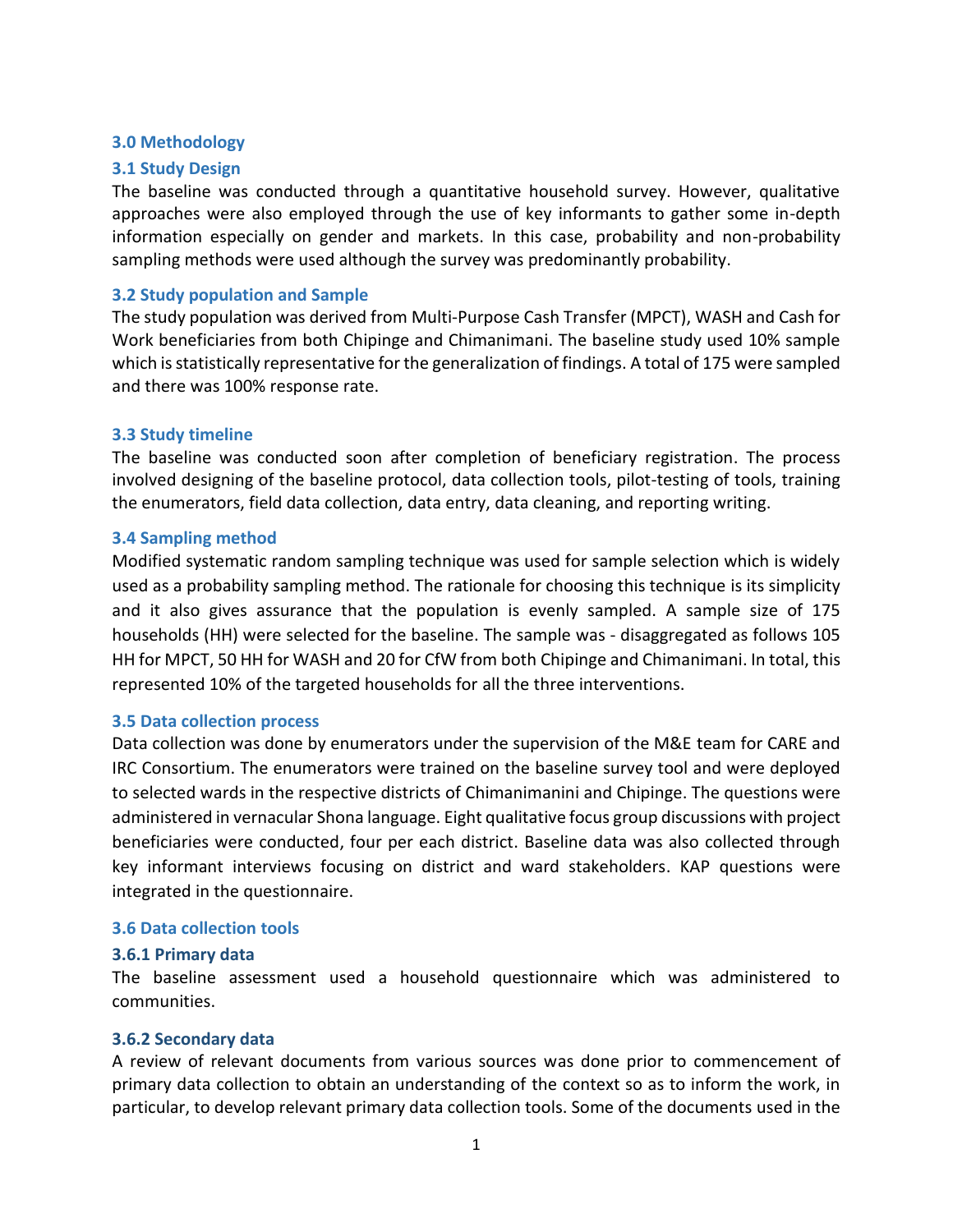review process include previous projects PDMs and End line surveys, vulnerability assessment reports, among others.

### <span id="page-10-0"></span>**3.7 Data Quality Assurance**

- i. An intense training of data collectors (enumeration team) was conducted to ensure everyone was equipped with the right skills, understand the project objectives, and the tools.
- ii. A pre-test of the tools.
- iii. Data collection tools were linked to the project objectives and project indicators. In this vein, the idea was to have a tool that capture essential information only, and of the right size (length) to manage interviewee and interviewer fatigue hence detailed responses were elicited from the participants.
- iv. End of day debriefing sessions were conducted to review each day's data collection process and challenges.
- v. Use of kobo platform to collect data, under which data validation controls were inputted in the designing of the form so as to minimize errors.

### <span id="page-10-1"></span>**3.8. Data analysis plan**

Quantitative data was cleaned and exported to a Statistical Package for Social Sciences (SPSS) for an in-depth statistical analysis. A data analysis plan was developed and used in the data analysis phase. The data was presented in the form of frequent tables, descriptive statistics, graphs and charts.

*Plans for use of data*: All of the data gathered, and the reports generated in conjunction with ECHO, will be presented to different stakeholders, including the beneficiaries, financiers, implementers and government. Different methods of disseminating the results will be employed taking into consideration the different needs of data users.

### **3.9. Study Limitations**

The major limitations centered on the long distances travelled by data collectors as the ward targeting process had to consider all affected Cyclone Idai areas. This strategy was used to ensure data is captured and reflected a true representation of the geographical and climatic differences experienced within wards and the two districts.

### <span id="page-10-2"></span>**3.10. Data Dissemination plan**

The findings and recommendations from this baseline survey are going to be shared with the IRC and CARE management and project officers before being sent to ECHO. A meeting shall be held to discuss the implications of the findings on the project implementation at consortium level. In addition, the baseline survey report will be shared with relevant district stakeholders.

### <span id="page-10-3"></span>**3.11. Ethical Consideration**

The following ethical issues were adhered to during data collection:

- i. Confidentiality
- ii. Beneficence
- iii. Respect for diversity of views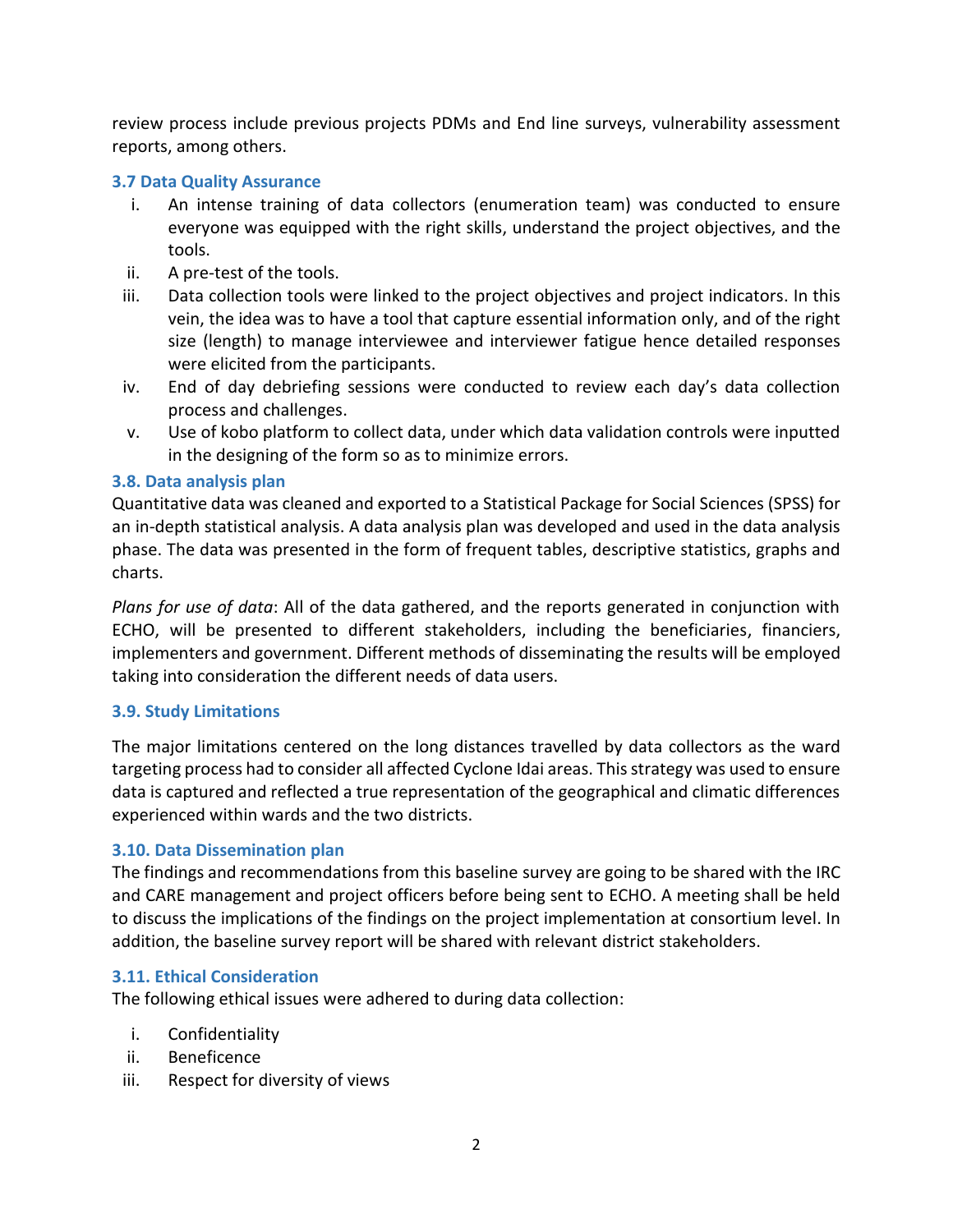- iv. Transparency and accountability through clearly explaining the baseline process to all stakeholders.
- v. Voluntary participation based on consent interviews were conducted upon consent of the respondent.
- vi. Do no harm approach (either emotional or physical)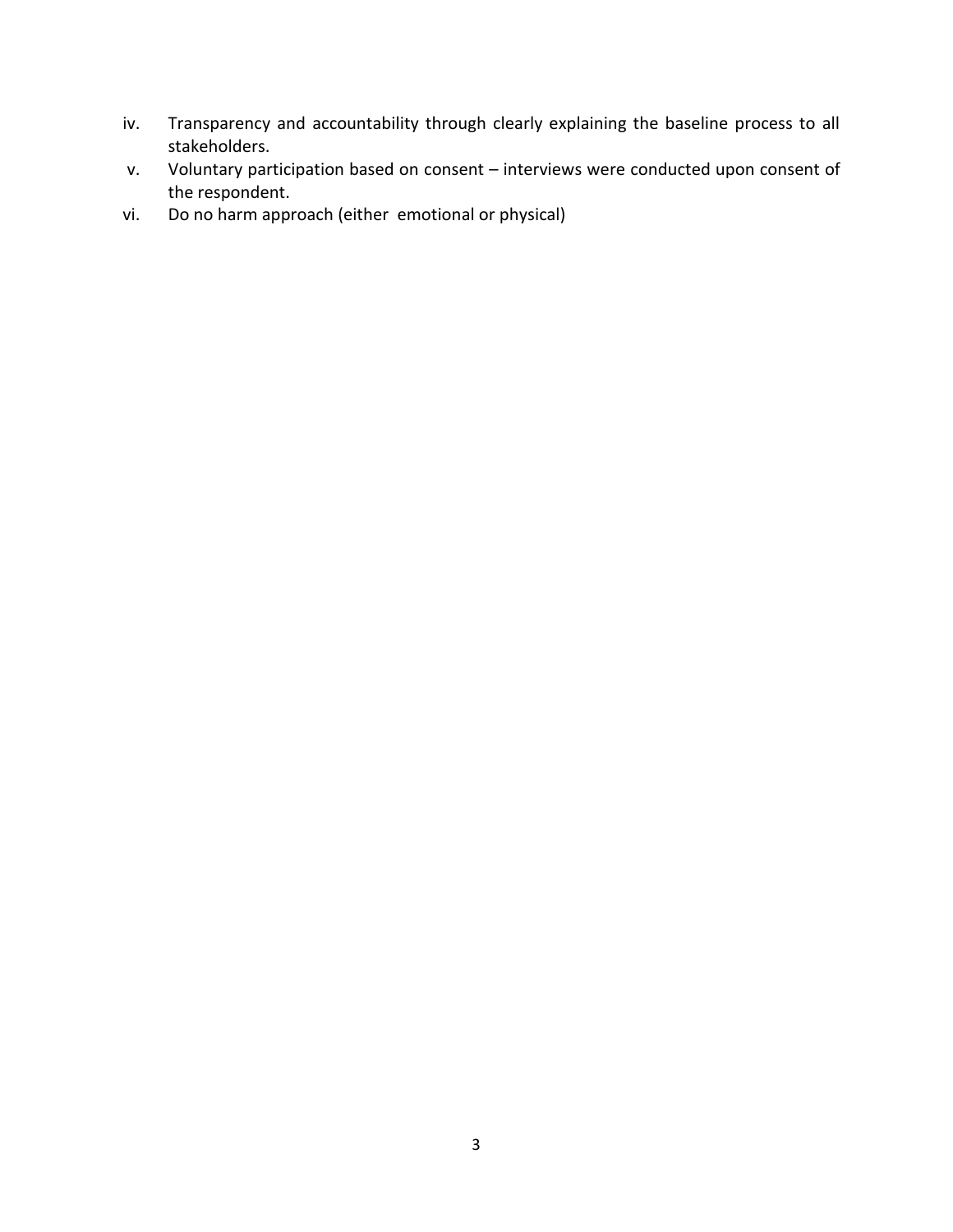#### <span id="page-12-0"></span>**4.0. FINDINGS OF THE BASELINE**

#### <span id="page-12-1"></span>**4.1. Sample demographics**

A total of 175 (101 males and 74 females) project participants were interviewed for the baseline with 100% response rate. The sex of the respondents interviewed were 70% females and 30% males. Females constituted 41% as the household head while 59% were male headed households. The results from the study provided baseline data reinforcing the proposed activities and expected outcomes.

**Indicator 1: Number of people having access to sufficient and safe water for domestic use**

#### <span id="page-12-2"></span>**4.2 Access to Clean and Safe Water**

The baseline survey also sought to assess the availability and access to clean and safe water in the targeted wards. The findings of the research revealed that, 49% of the respondents used unsafe sources for drinking water which was also evident as 13% highlighted that there was at least one member from their households who suffered from water related diseases such as cholera, typhoid and dysentery over a 21 days recall period.

The survey explored drinking water sources and realised that boreholes were currently the main drinking water sources with 41% of the respondents identifying it as their source in the two (2) districts. An in-depth analysis of this finding revealed that, the water situation is worse in Chimanimani than Chipinge as 69% of the respondents from Chipinge reported using borehole water for drinking whilst in Chimanimani it was only 25% of the sample who drink borehole water. This can be attributed to the magnitude of infrastructure distraction by Cyclone Idai which heavily affected Chimanimani. Figure 1 below depicts the different drinking water sources that are currently being used by the respondents in Chimanimani and Chipinge Districts.



Analysis of Chipinge and Chimanimani drinking water sources also revealed that the situation is

far worse in Chimanimani were 68% of the sampled population for the survey revealed that they drink unsafe water from unprotected wells (19%), unprotected taps (25%), river/streams (15%), unprotected springs (6%) and dams (1%).

*Figure 1: Sources of Drinking Water*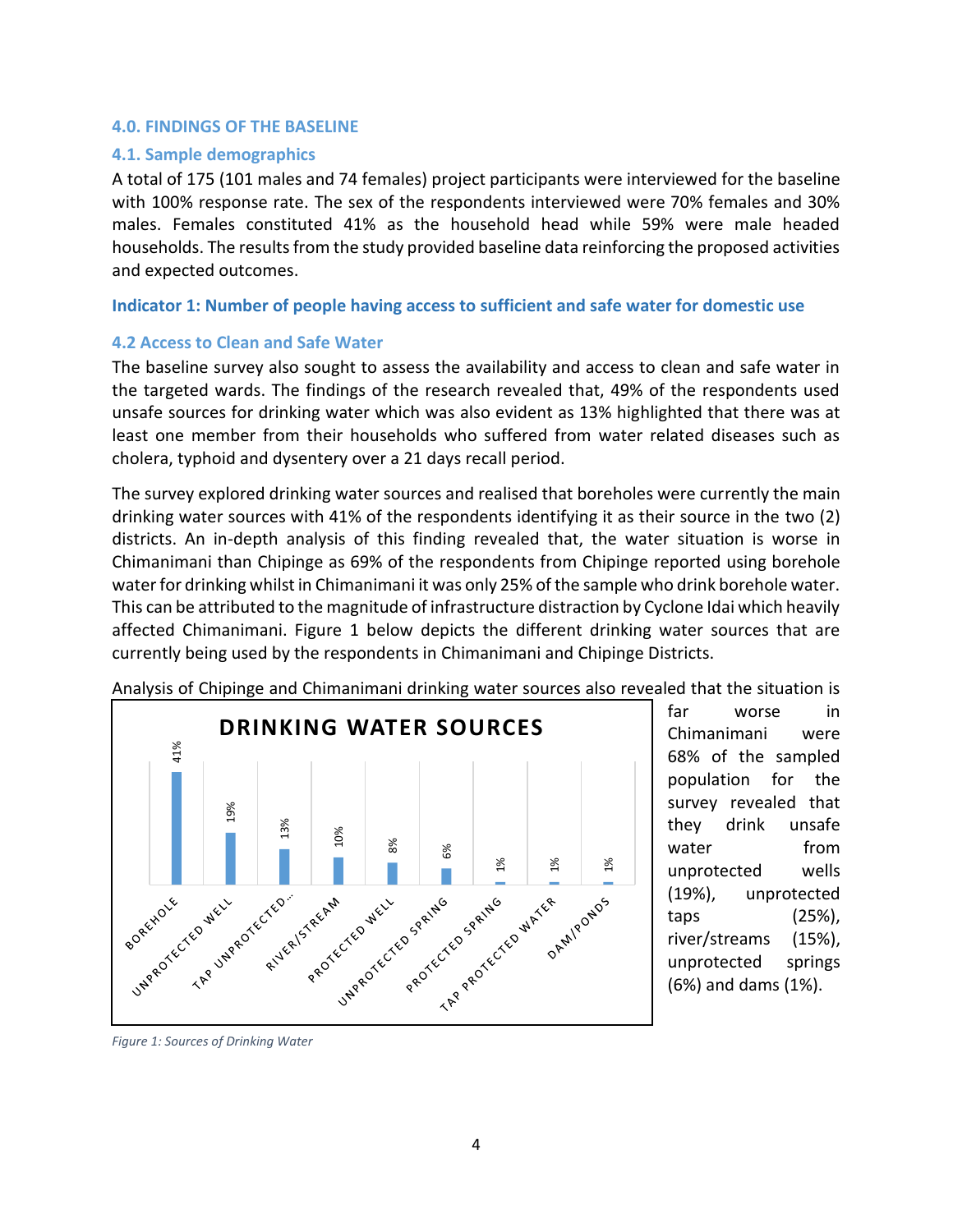It was also prudent to understand the distance that are travelled by the sampled population to fetch drinking water. According to the SPHERE standard handbook (2004), one major indicator of community access to water is measured by the proximity to sources. The distance to fetch safe drinking water is pegged at 500 meters at most. The research findings revealed that 44% travel more than one kilometer with 18% of these traveling more than two kilometers.

**Indicator 2: Number of people with access to dignified, safe, clean and functional excreta disposal facilities**

## <span id="page-13-0"></span>**4.3 Access to Toilet Facilities**

Data obtained from the baseline survey established that 53% of the respondents from both districts within the sample population (n=175) have no access to safe excreta facility. Conversely, 47% had access to safe excreta disposal facility as some communities rely on next door toilet facilities. The proportion is almost similar across the two districts as illustrated on the graph in figure below. Limited access to sanitation facilities expose many people at a greater risk of contracting diarrheal diseases. Basing on the findings it can be noted that, there is a huge gap in terms of sanitation services among the people of Chipinge and Chimanimani districts particularly in cyclone affected communities.



*Figure 2: Households with Access to Toilet Facility*

<span id="page-13-1"></span>The baseline survey investigated types of toilets that the communities from the two districts were using. As illustrated on the graph in Figure 9, there is more open defection 38% in Chipinge district than in Chimanimani that has 11% basing on the sample of 175 beneficiaries from ECHO project operational wards. Many people are using pit latrine for disposal of human excreta in Chimanimani as illustrated on the graph with a 60%. Only 5% of the respondents in Chimanimani district mentioned that they have UBVIPs. There is a higher risk of contamination due to poor and inadequate sanitation facilities within Cyclone affected households.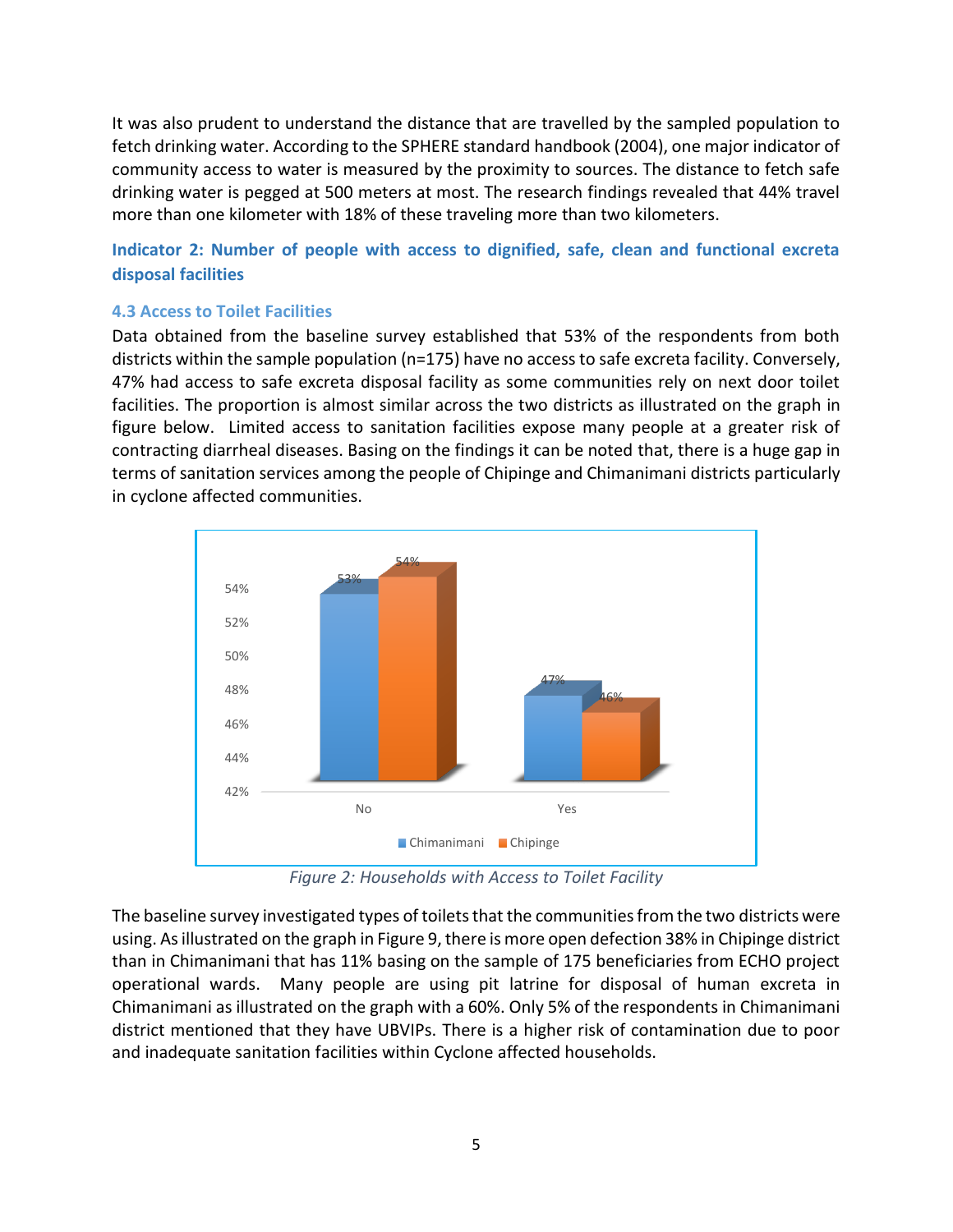

<span id="page-14-0"></span>*Figure 3: Type of toilet facility used by a household*

The baseline study sought to establish access to clean and safe water for the cyclone affected population. WASH standards recommends the use of closed containers when fetching or transporting drinking water. The findings of the baseline depicts that, 18% of the respondents are using open containers to transport water as shown on Figure 1 below.



Building on the findings in the chart in fig 2 above, it can be realized that the majority of the population in both Chipinge and Chimanimani districts are aware of the proper handling and storage of water but there is still need to ensure everyone is aware of proper handling and storage of drinking water through

*Figure 4: Water Containers Used for Drinking Water*

hygiene promotion in the project targeted areas.

The survey solicited information on how frequently communities clean containers used for fetching and storing water. The survey data revealed that 68% of the respondents (n=175) were cleaning each time before storing water while 28% was doing it daily. There was 2% who indicated that they clean household water storage containers once a week and another 2% were not sure on how frequently they clean their water storage containers. The intervention should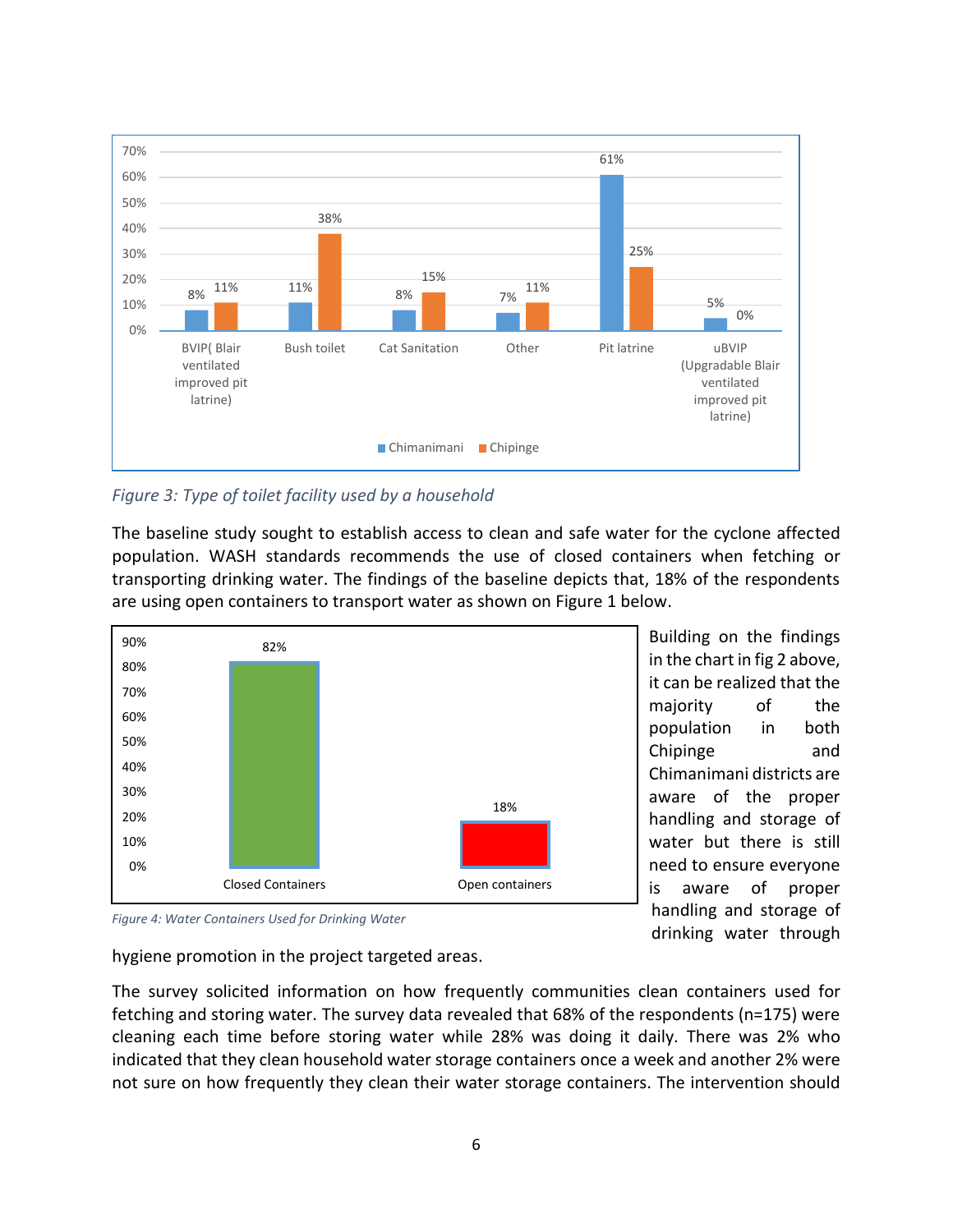increase awareness and ensure that all the targeted communities are exercising good hygiene practices. Figure 2 presents frequency of cleaning water containers at household level.



*Figure 2: Frequency of cleaning water containers at household level*

## **Indicator 3: Percentage of target population with adequate WASH services and hygiene practices**

This indicator is based on averaging 2 sub-indicators:

## **i. Percentage of population considering that their basic WASH needs are met;**

At baseline, there was a small proportion of respondents (48%) who indicated that their basic WASH needs were being met. Hand washing facilities such as tippy-taps and ablution facilities were lost during cyclone.

## **ii. Percentage of population with adequate hygiene practices (according to SPHERE standards on appropriate use and regular maintenance of facilities and on hand washing).**

This sub indicator is based SPHERE standards with particular focus on existence of handy washing facility at household level and community knowledge on critical moments for hand washing. This will be presented separately below:

## <span id="page-15-0"></span>**4.4 Availability of Household Hand Washing Facility**

Households with hand washing facilities at their homestead in both districts Chimanimani and Chipinge were low and the survey revealed that 60% did not have the facility while 40% had one. It baseline survey reviewed that communities are reluctant to put up the hand washing facility. This is attributed to limited awareness on the need and potential risks that are associated with poor hygiene practices. The project will put more emphasis on health and hygiene promotion messaging and practices. Figure 5 below is a graphical presentation on the household with hand washing facilities.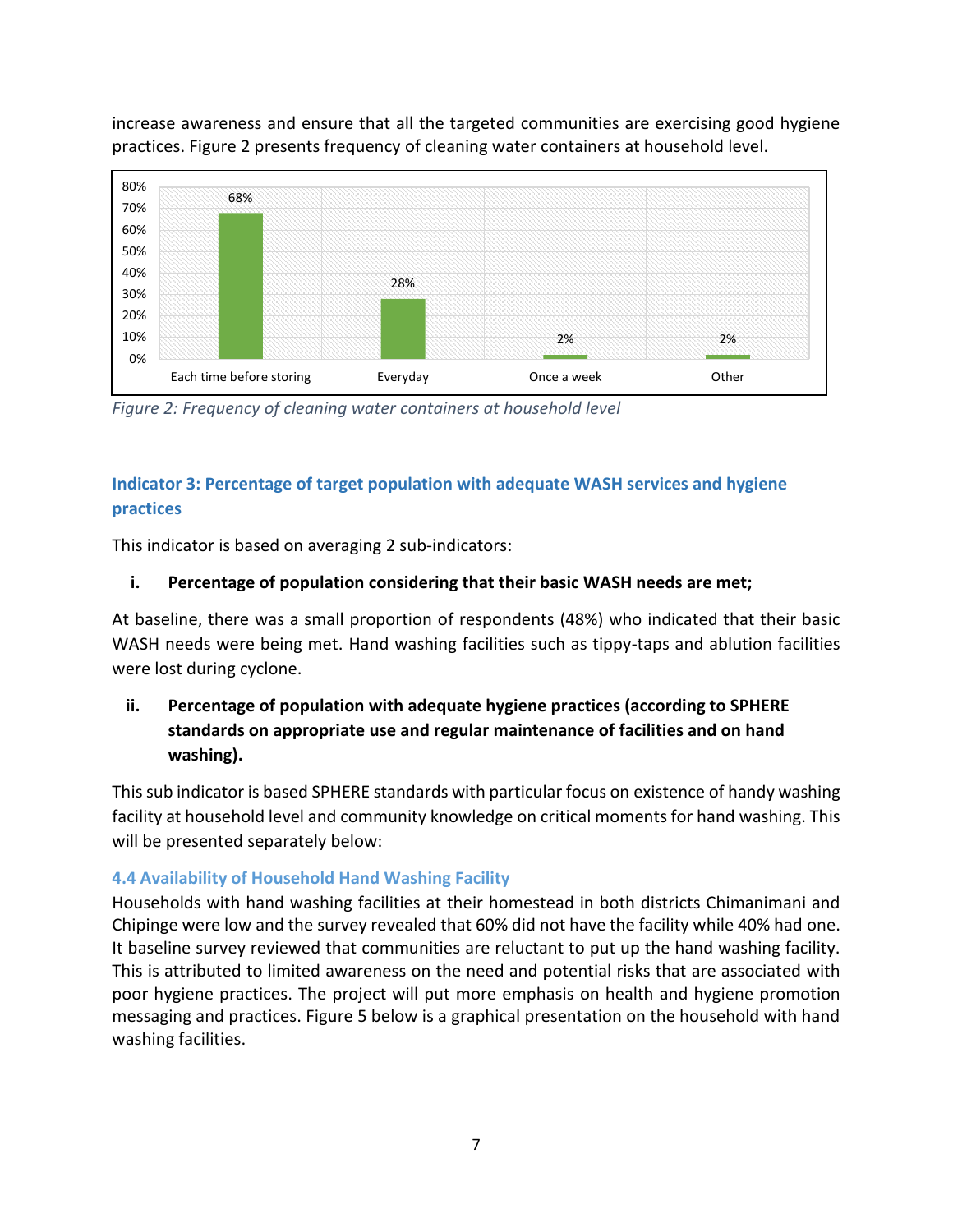

Out of the 40% with hand washing facility it was also of interest to establish the most commonly used type of facility. The findings of the survey depicts that, 'tippy tap' system was common in both district with 38% of households in Chipinge using the facility and 24% for Chimanimani. A small proportion 8% indicated that they used bucket system.

### <span id="page-16-0"></span>**4.5 Number of people reached with key hygiene messages**

The baseline survey data revealed that 60% of the respondents mentioned chlorination as one of the methods used to purify water. 40% of the respondents mentioned boiling whilst 14% mentioned filtration. Basing on these findings presented below on figure 24, it can be noted that the bulk of the respondents are aware of most common water purification methods



<span id="page-16-1"></span>*Figure 6: Methods used for water purification*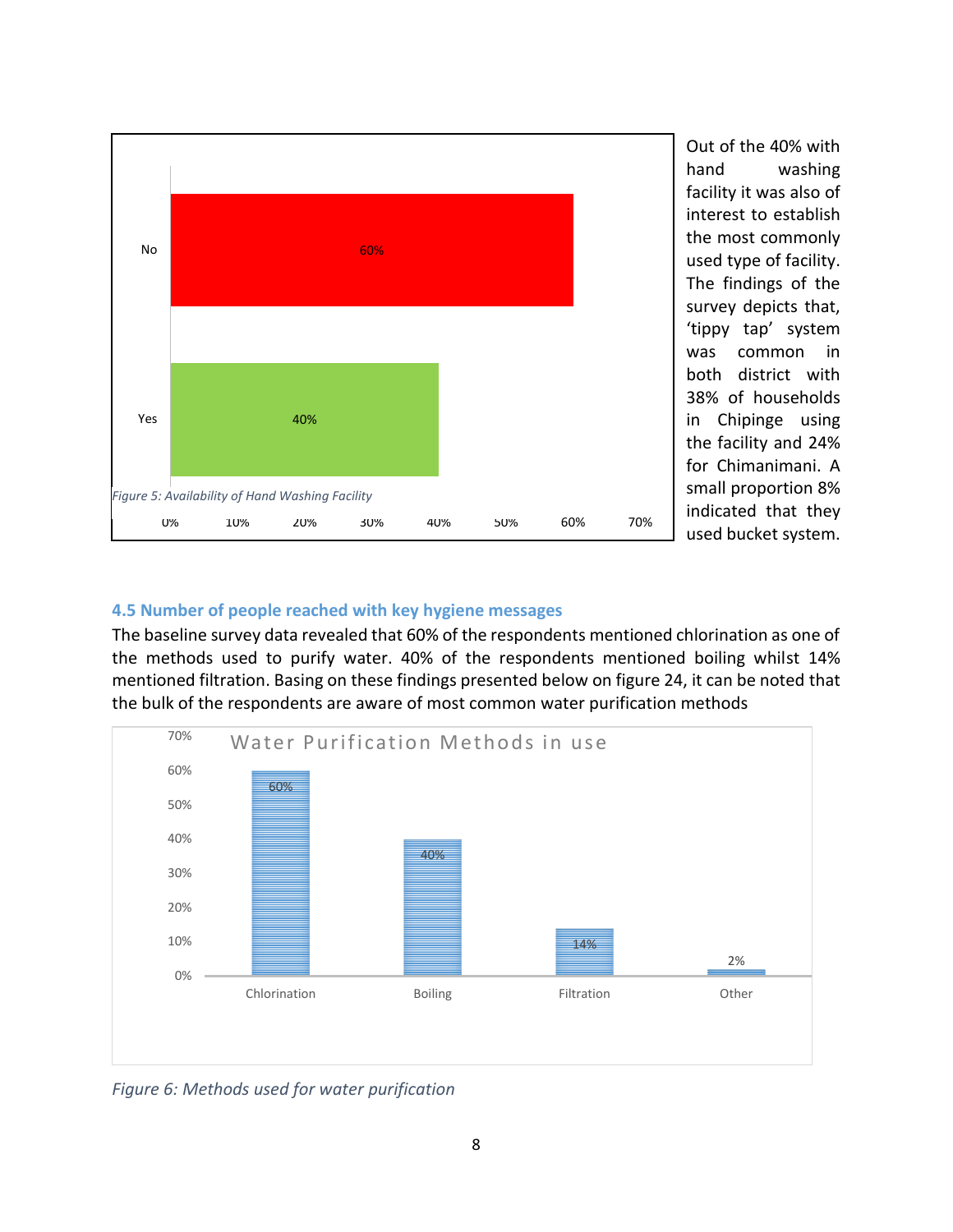### <span id="page-17-0"></span>**4.6 What are the critical moments to wash hands?**

Responses from the survey depicts that an average of the great population within the sample n=175 were familiar about only 2 out of 5 critical moments for hand washing with most of them mentioning hand washing after using the toilet and before eating. Over and above, only 20% of the respondents managed to mention all the 5 critical moments for hand washing whilst 79% could not mention all the five critical moments for hand washing. Hand washing behavior is not fully comprehended by many people as indicated on the chart. Behavior change, counselling and communication process may help in ensuring that people adopt and practice the behavior holistically.



*Figure 7: Knowledge on 5 Critical Moments for Hand Washing*

<span id="page-17-1"></span>Data from the survey indicated that the majority of the respondents (71%) used soap and ash for hand washing. Moreover, 29% of the same population sample indicated that they use water only for hand washing. Using water only for hand washing is not sufficient for improved health and hygiene.

The findings points out to the needs to for improved health and hygiene promotion. The figure 8 below show the hand washing system used by the sampled households.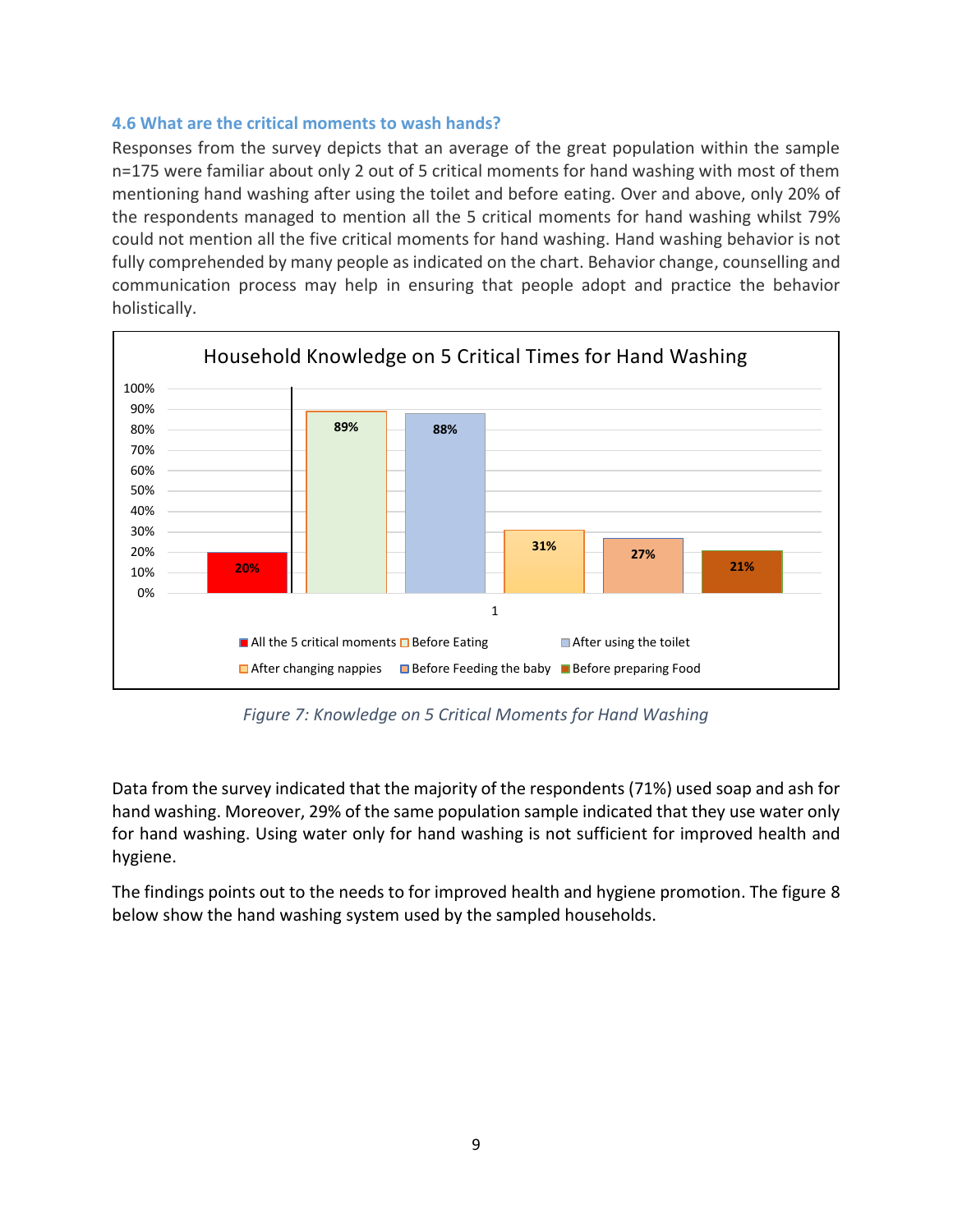

<span id="page-18-1"></span>*Figure 8: Hand Washing Facility Used*

The survey asked the respondents if they had knowledge on prevention of diarrheal diseases. 55% of the respondents mentioned that they can prevent diarrheal diseases through safe disposal of human excreta, whilst 59% mentioned hand washing as another method. Most respondents (81%) mentioned drinking safe and clean water as one of the important measures to prevent diarrhea. In general, it can be deduced that more than 50% of the respondents knew the most basic measures of preventing diarrheal diseases**.**



<span id="page-18-2"></span>*Figure 9: Methods of Preventing Diarrheal Diseases*

## <span id="page-18-0"></span>**4.7 Prevalence of Water Related Diseases**

One of the proxy indicators of community access to clean and safe water was to also check the prevalence of water related diseases over a recall period of 10 days. Baseline survey data revealed that there were more recorded cases (78%) of diarrheal diseases in Chimanimani on a 10 day recall period. Conversely, Chipinge district had 22% of the sampled population confirmed incidences of diarrheal related diseases.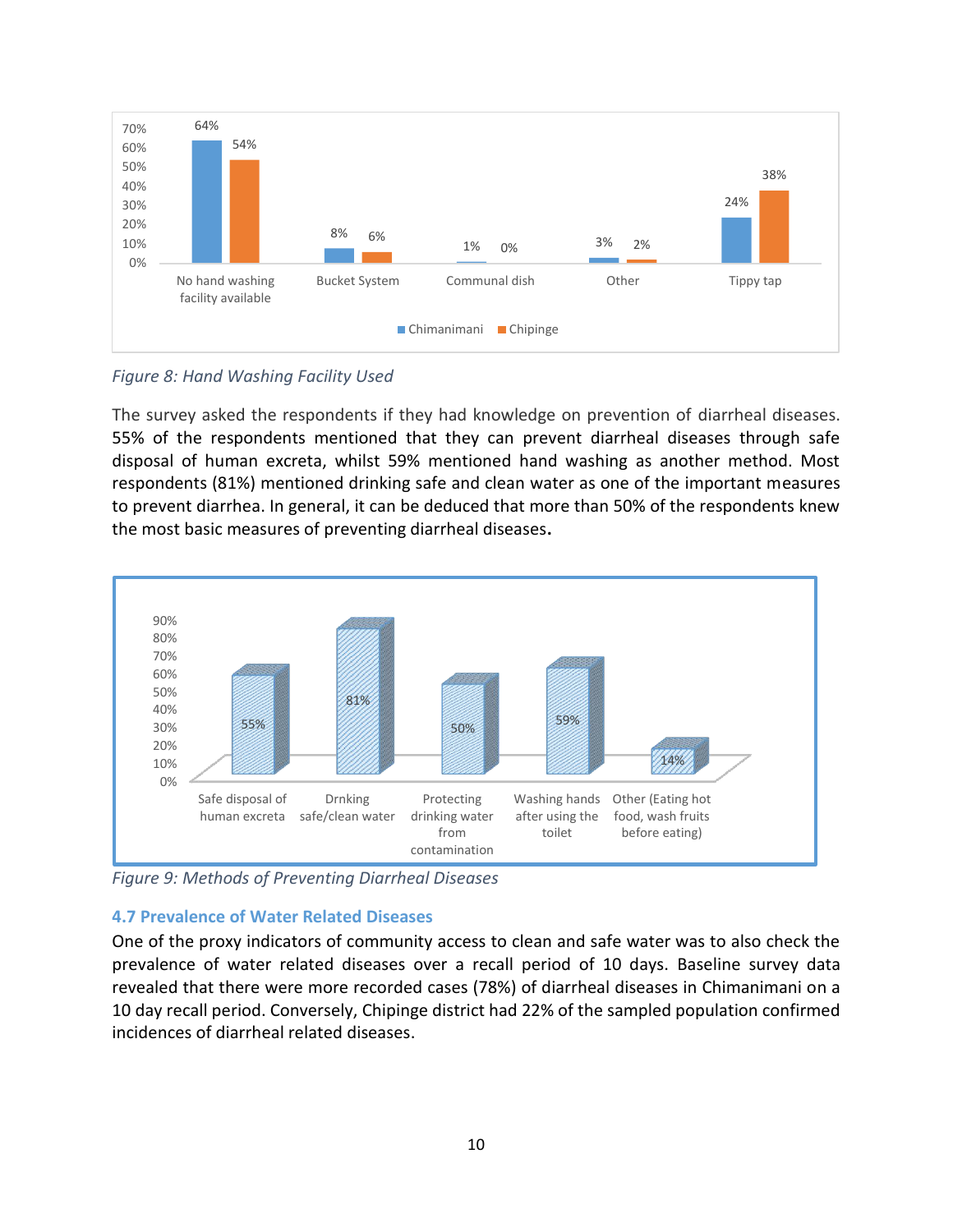



shown on fig 7.

Diarrheal diseases are a common phenomenon in the aftermath of cyclone due to excessive contamination of water sources and poor hygiene behavior which would require intensification of health and hygiene education, safe water sources and purification of drinking water. It can be noted that due to higher levels of contamination of many water sources and collapsing of sanitation facilities, chances of more diarrheal cases were recorded in Chimanimani district. Prevalence of diarrhea incidences confirmed by sampled population are

The baseline survey implored on community knowledge levels regarding prevention of diarrhea diseases. There are many health and hygiene practices which communities can embark on to eliminate prevalence of diarrhea and the list included but not limited to safe disposal of human excreta, drink safe and clean water, protecting drinking water from contamination, washing hands after using toilet and eating hot food. As illustrated on the graph in fig 12 below, 55% of the sampled population indicated that they can prevent diarrheal diseases through safe disposal of human excreta, whilst 59% mentioned hand washing as another method. 81% pointed out that drinking safe and clean water as one of the important measures to prevent diarrhea. About 56% of the sampled population knew at least three (3) ways of preventing diarrheal diseases.



<span id="page-19-0"></span>*Figure 11: Methods Used to Prevent Diarrheal Diseases*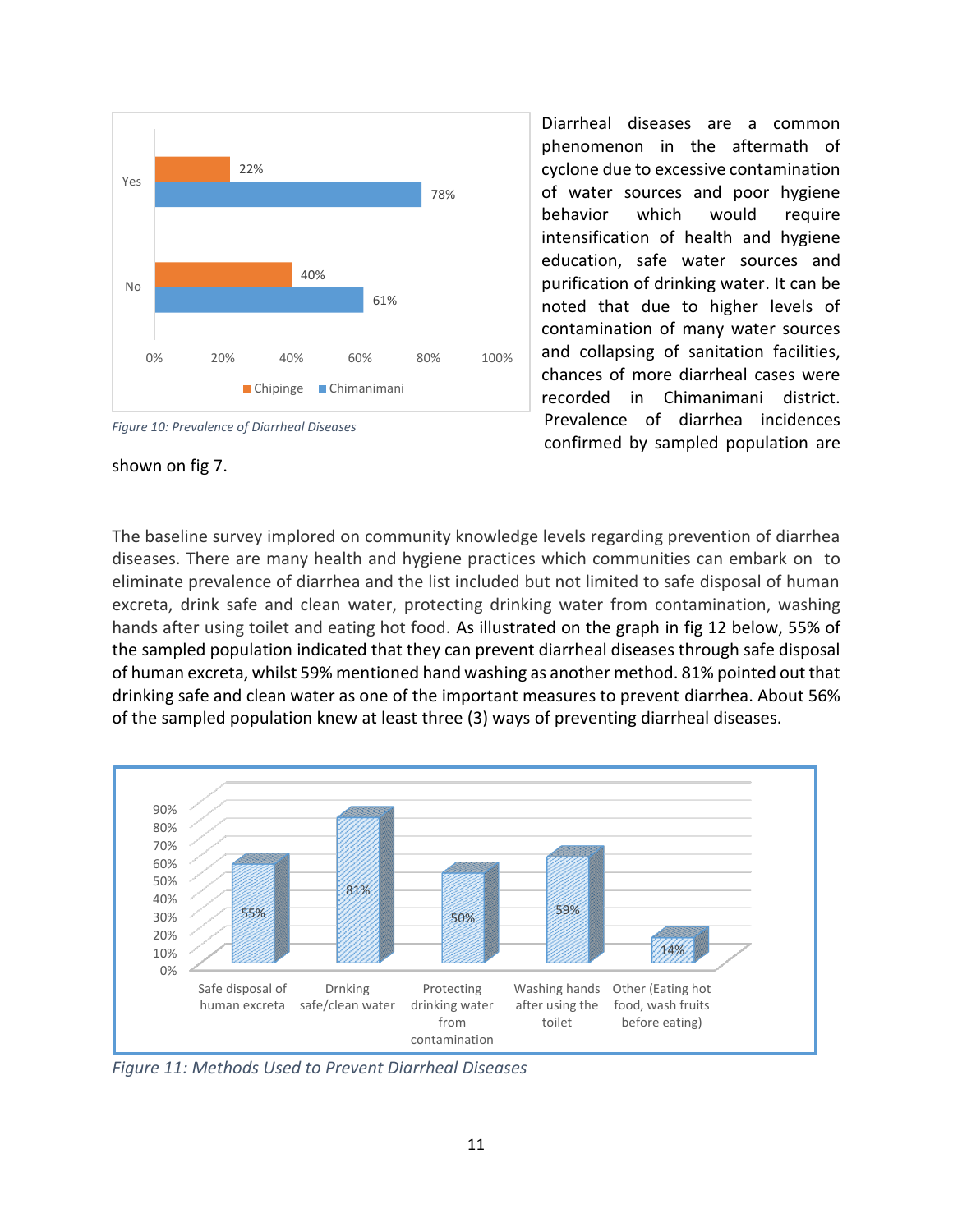### **Indicator 3: Average Coping Strategy Index (CSI) score for the target population**

### <span id="page-20-0"></span>**4.8 Coping Strategy Index**

The Coping Strategy Index (CSI) is used to show how households cope with the difficulties of food insecurity. This is computed based on the options that households employ in bad times in order to cope or to respond to food shortages after Cyclone Idai disaster. Although the index does not have a standard reference threshold, the higher the index reflects the more difficult it is for a household to access food. A household that is not coping at all will have a coping strategy index of zero and therefore any index above zero reflects some level of coping by the household.

The CSI tool relies on counting coping strategies that are not equal in severity. Different strategies are "weighted" differently, depending on how severe they are considered to be by the people who rely on them. The frequency answer is then multiplied by a weight that reflects the severity of individual behaviors. Finally, the totals are added to give the coping strategy score. The evaluation used a full coping strategy index and not the reduced based on the WFP CSI guideline<sup>1</sup>. Based on the full strategy index, the average score for the respondents of the baseline was 39.

The baseline survey assessed the beneficiary coping strategies using the recall of how many days in the past 7 days they had used the following coping strategies: relying on less preferred and less expensive food; limiting/reducing portion size at meals; restricting/reducing consumption by adults in order for small children to eat; reducing number of meals eaten in a day; and borrowing food or relying on help from friends and relatives. The frequencies were recorded and multiplied by each strategy's standard weight to give the total household score. The totals were then broken into three thresholds (no/low coping strategy, medium, and high coping) for interpretation. The figure 13 below illustrates the classification of the respondents' coping strategies.

<sup>1</sup> https://documents.wfp.org/stellent/groups/public/documents/manual\_guide\_proced/wfp211058.pdf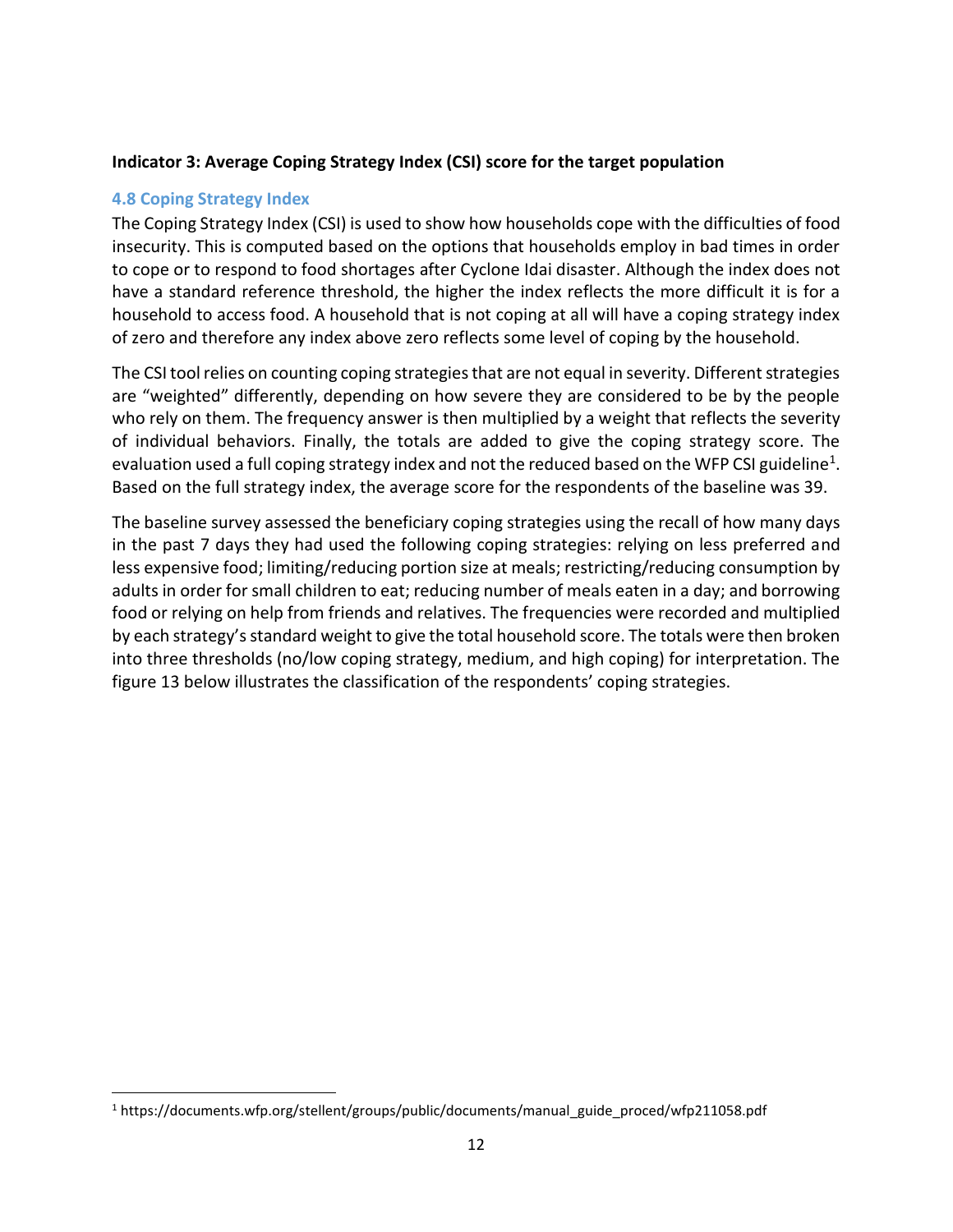

## <span id="page-21-1"></span>*Figure 12: Coping Strategy Index*

From the graph 16% of the respondents were in the 'no or low coping strategy', 11% in the 'medium' and 73% in the 'high coping strategy' cohorts respectively. The majority (73%) were in the high coping strategy threshold implying that they were food insecure. The justification for such a proportion of beneficiaries falling into this threshold was that the program had avoided double-dipping and selected vulnerable members of the target population not receiving any forms of assistance from other agencies or organisations. It is recommended that the program monitors the change over time of households especially those in the high coping strategy cohort at baseline so that the impact of the program can be measured effectively over time.

## <span id="page-21-0"></span>**4.9 Additional Context Specific Coping strategies**

The baseline survey included context specific coping strategies as a way of determining other beneficiary coping behaviors over and above the standard five discussed above. The basis for this inclusion was the mention of these strategies by key informants during the needs assessments and interactions with the beneficiaries and community leaders during the data collection sessions for ward profiling.

The survey probed the households if they were selling their assets in the past 30 days because there was not enough food or money to buy food. The survey data in figure 14 established that the majority (85%) of the respondents did not sell assets (such as radios, cellphones) in order to buy food in the past 30 days and the minority (15%) did. This loosely translates to 85% being food secure and 15% being food insecure. However, further enquiry indicated that a segment (25%) of those that did not sell their assets had already exhausted that strategy meaning that they were probably adopting other strategies with long term negative impacts on household food security. It is hoped that the program through Multi-purpose Cash Transfer (MPCT) and Cash for Work (CfW) interventions will address food insecurity among the targeted communities and the numbers of those in the 'high coping' threshold will reduce.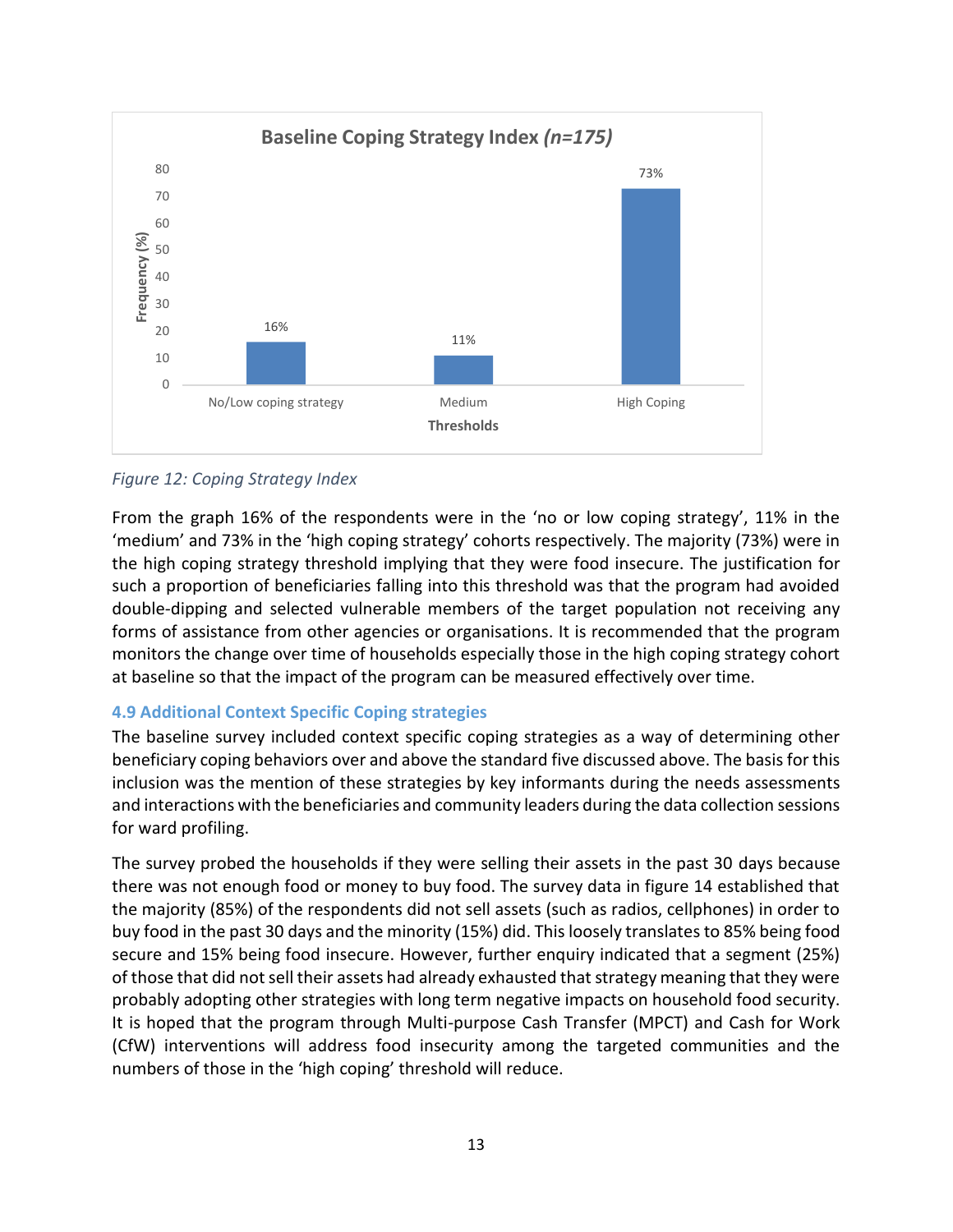

*Figure 13: Household selling assets.*

<span id="page-22-0"></span>Spending savings was one of the proxies the survey used to establish the pre-intervention household food security among the targeted population. From the figure 15 below, cumulatively 23% had spent savings in order to buy food while 77% had not. Using the district ranges (difference between 'Yes' and 'No' responses) there were more beneficiaries using this coping strategy in Chipinge than Chimanimani respectively. A follow up on those that said that they had not used savings indicated that 32% had already exhausted that strategy, therefore on a cumulative basis 47% of the total respondents had adopted this coping strategy. Based on that these were all disaster affected (Cyclone Idai) community members, the other 57% may not have used this coping strategy because they did not have savings at all.



<span id="page-22-1"></span>*Figure 14: Households spending their savings*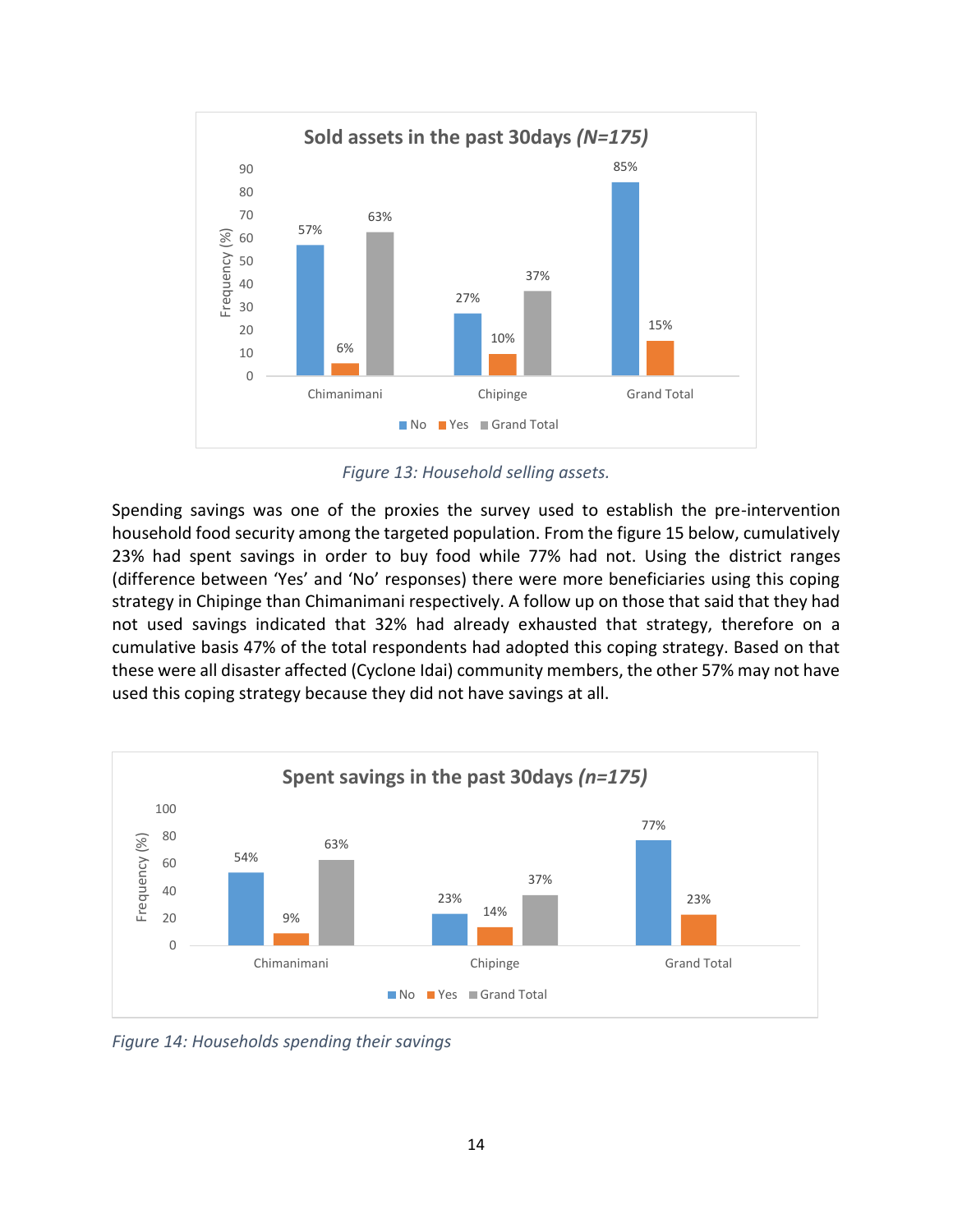The baseline survey established that 61% of the respondents had not purchased food on credit or borrowed food in the past 30 days while 39% had adopted this strategy in the same period as illustrated by figure 16 below.



*Figure 15: Households who borrowed or purchased food on credit*

<span id="page-23-0"></span>In Chimanimani district less than a third of the target population had adopted this strategy and this implies that the district was relatively food secure. By contrast Chipinge district had more than half of the targeted population adopting this coping strategy in the same review period. This could be attributable to different climatic conditions and food production possibilities. Purchasing food on credit or borrowing food is a common short-term or immediate coping strategy adopted mostly by the rural folk during times of distress and this explains why about a third of the population in this survey fell in that cohort. In terms of the program, it is envisaged that the beneficiaries will be able upon receiving their cash to offset outstanding debts and be able to meet their basic food needs without accumulating debt.

In the figure 17 below, 33% of the respondents had borrowed money from friends or relatives because there was no enough food in the household in the past 30 days while 67% did not use this coping strategy. For communities in the post disaster recovery phase, this indicates a steady improvement in the household economic activities as most people borrow in anticipation of a near future cash in-flow. Chipinge district however, has a small range (5%) implying that while the majority did not adopt this coping strategy it still remained preferred among a significant segment of the population. It is anticipated that with cash injection from the project interventions the beneficiaries will strengthen their livelihood means and avoid negative coping strategies.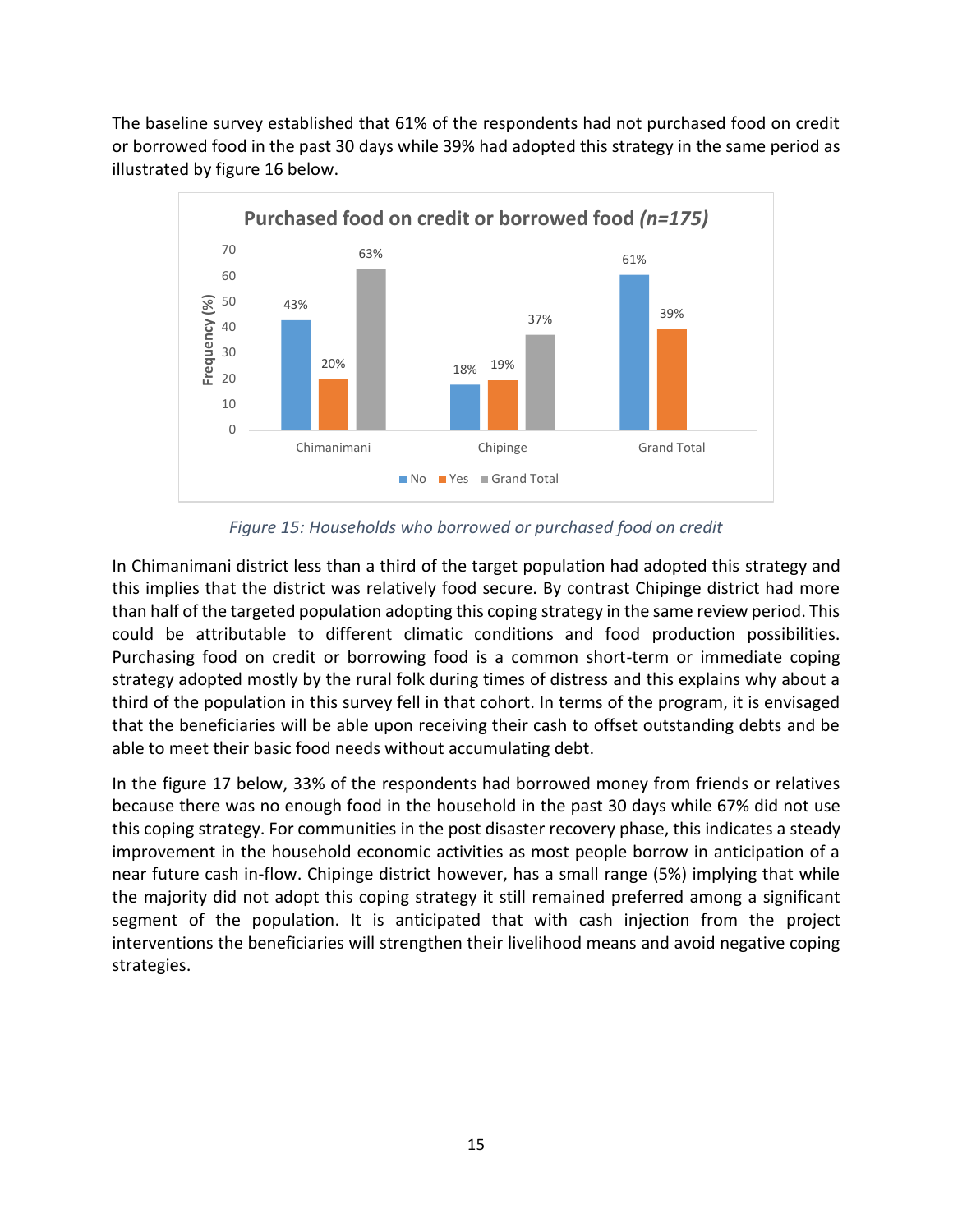

<span id="page-24-0"></span>*Figure 16: Households who borrowed money from friends or relatives* 

The research investigated if households were selling productive assets. Selling of productive assets is one of the coping strategies the survey used to assess household food security among the selected beneficiaries. From the figure 18 below, a cumulatively 91% had not sold their productive assets while 9% did. This means that at baseline level the majority of beneficiaries still have their productive assets which forms the basis of their livelihoods and resilience. Against this background the program's objective of improving food security through the cash interventions will be achievable.



<span id="page-24-1"></span>*Figure 17: Household who sold productive assets*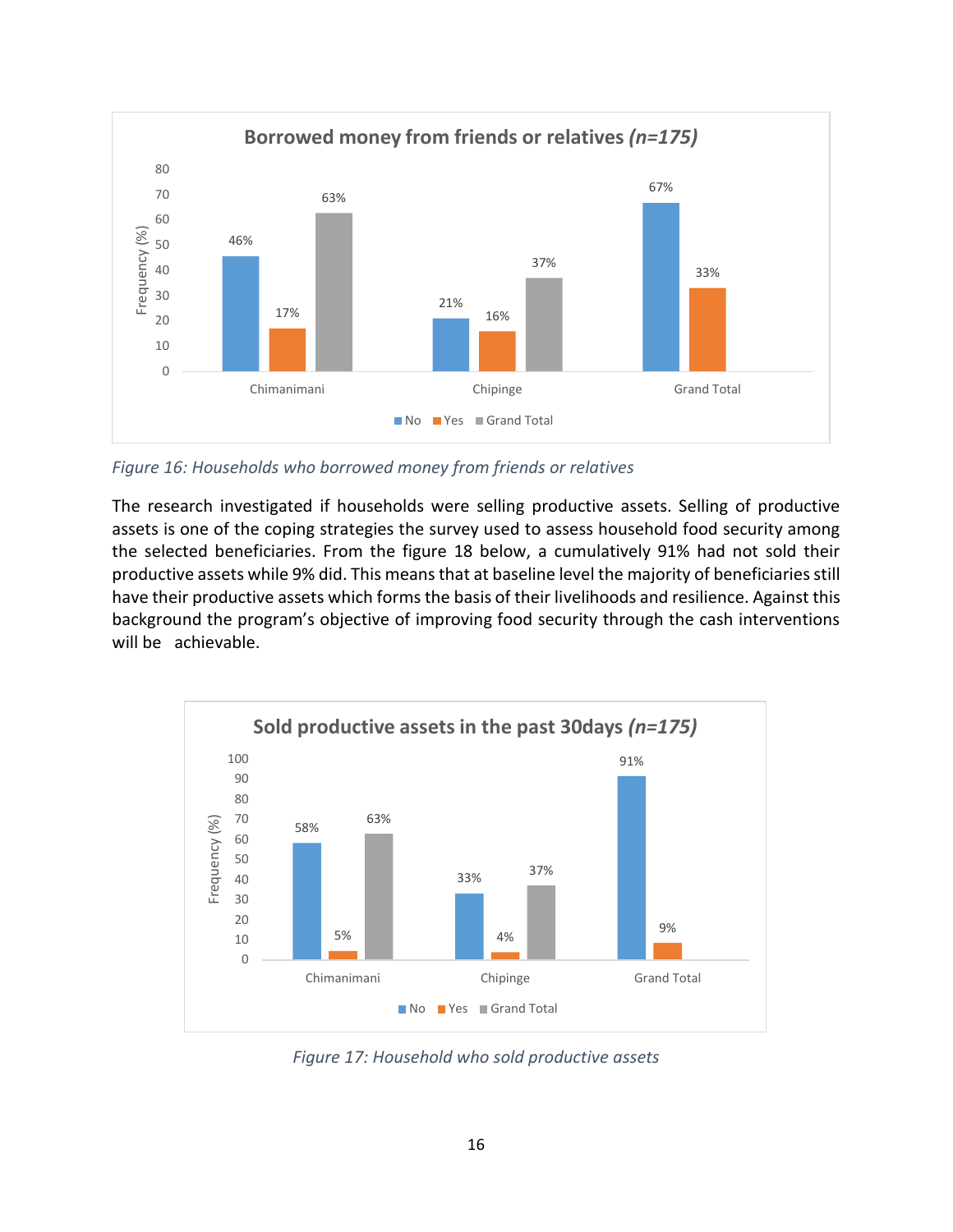The survey established that cumulatively 78% of the respondents had not used the coping strategy of withdrawing children from school in order to reduce expenditures because there was not enough food or money to buy food while 22% had adopted this strategy in the past 30 days. In both districts there were less beneficiaries that had used this coping strategy compared to those that did not. Figure 19 below illustrates the responses on withdrawing children from school as a coping strategy disaggregated by district. Both districts are covered by the MPCT and CfW intervention with beneficiaries focusing on addressing their food needs whilst balancing with sending their children to school.



<span id="page-25-0"></span>*Figure 18: Households withdrawing children from school* 

The survey established that the majority (77%) of the respondents did not have household members (or themselves) begging in the past 30 days while 23% begged as shown in Figure 20 below. Though begging is a context-specific coping strategy and comparatively few beneficiaries had adopted it, where it was practiced especially by all or most members of the households it suggests severe food insecurity. It is therefore, recommended that the program monitors this strategy. It is also imperative for the program through its gender component to establish gender implications of this strategy - if it was one sex or both that begs and the reasoning behind that.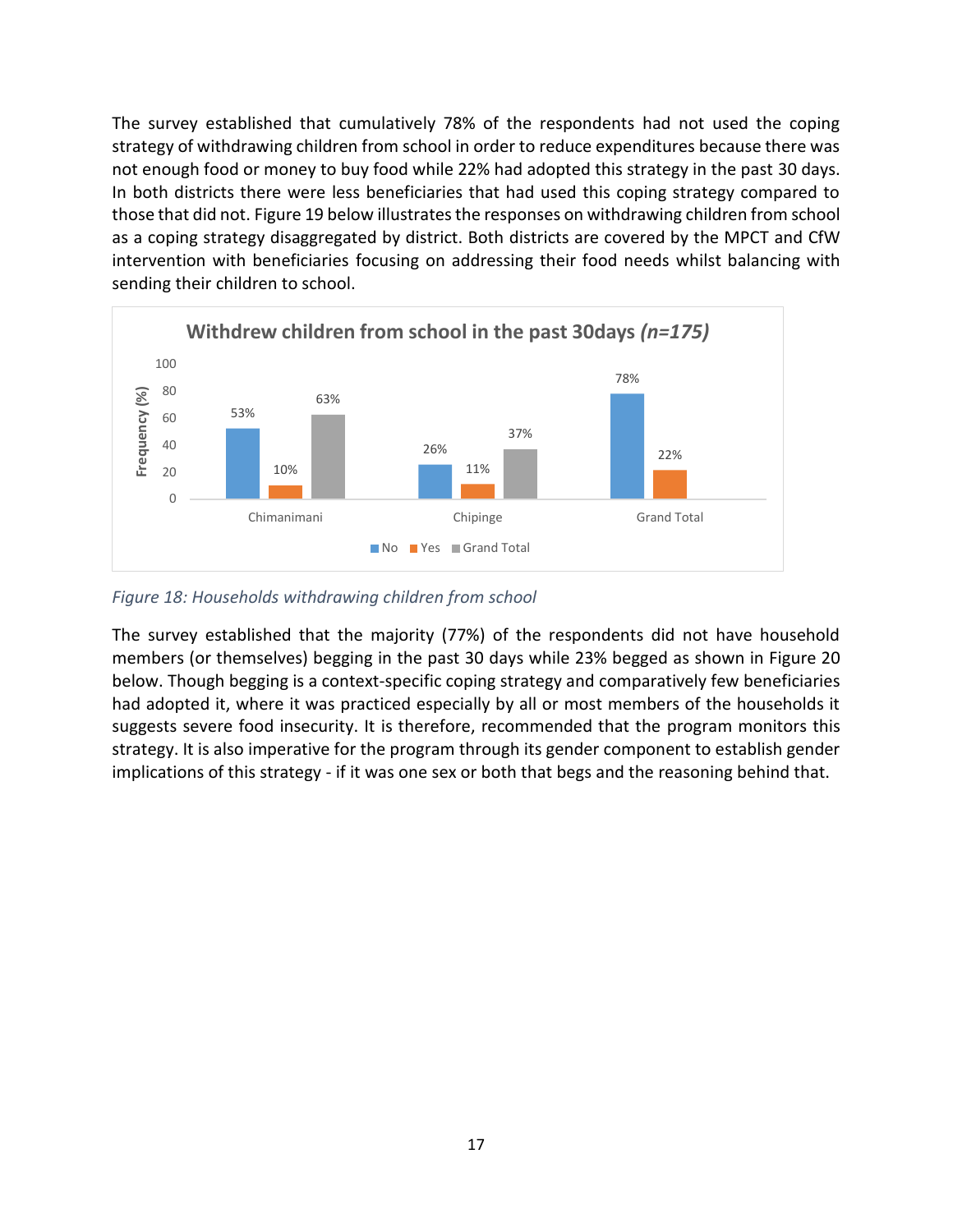

*Figure 19: Household who begging for food*

<span id="page-26-0"></span>The survey also solicited the extreme situation of household hunger as shown in figure 21below. The figure shows that across all districts there were 86% respondents that had not sold their last breeding female animals as a coping strategy while 14% had adopted this strategy. Chimanimani district has fewer cases of selling female animals mostly because animal production is not a preferred livelihood in the district as compared to Chipinge district. Female animals are usually sold as a last resort and mostly as a long term coping strategy. This coping strategy needs to be monitored on a longitudinal basis together with the standard coping strategies as animal production is one of the sources of livelihood for the target population especially in Chipinge district. This is important because community resilience hinges on the sources of livelihood.



<span id="page-26-1"></span>*Figure 20 : Households selling female livestock* 

**Indicator 2: Percentage of beneficiaries (disaggregated by sex, age and diversity) reporting that humanitarian assistance is delivered in a safe, accessible, accountable and participatory manner**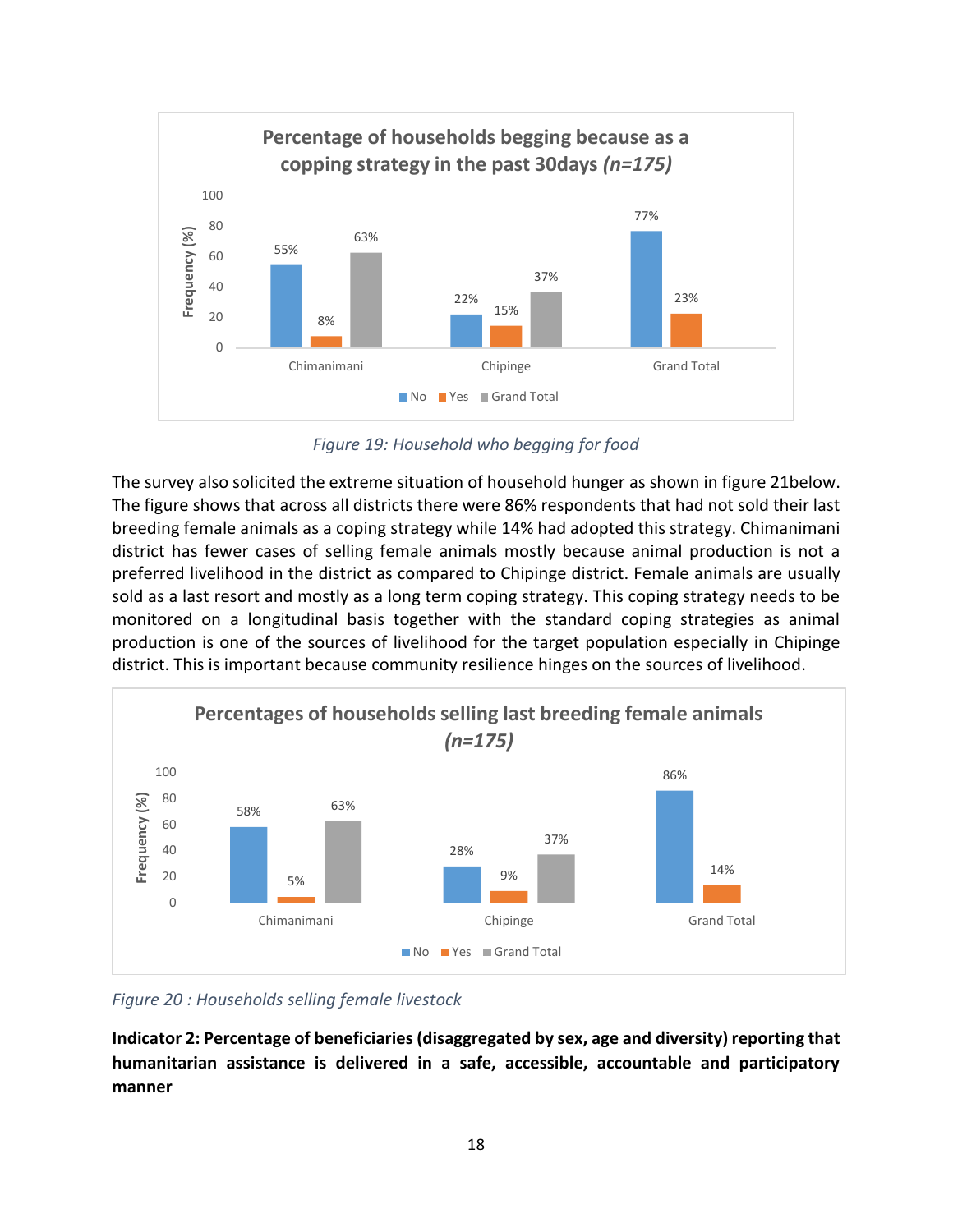### <span id="page-27-0"></span>**4.10 Information Access about the Project**

The baseline survey showed that bulk of the respondents (76%) reported that, they received information about the programme with 24% of the respondents reporting that they did not receive any information. More males (85%) stated to have received more information on the programme as compared to females (79%) as shown in the table below. This is attributed to the high attendance of community gatherings by men as compared to women. Generally, 76% of the participants stated that they know how people were chosen to participate in the project and receive assistance with the remaining 24% reporting that they did not know. Most of the respondents (75%) reported they were told what they would receive while 25% stated that they were not told. The following table 3 shows the sex disaggregation by percentage response.

### <span id="page-27-2"></span>*Table 2: Access to Information about the Project*

| Question                                                                                  | Sex        | No.     | Yes     | Total |
|-------------------------------------------------------------------------------------------|------------|---------|---------|-------|
| Have you ever received information about the programme, including Female                  |            | 21% 79% |         | 100%  |
| who is included, what will beneficiaries receive and where people can   Male<br>complain? |            |         | 15% 85% | 100%  |
| Do you know how people were chosen to participate in the project and Female               |            | 2%      | 98%     | 100%  |
| receive assistance?                                                                       | Male       | 30%     | 70%     | 100%  |
| Have you been told exactly what you are entitled to receive?                              | Female 23% |         | 77%     | 100%  |
|                                                                                           | Male       | 28%     | 72%     | 100%  |

*Figure 10: Programme Knowledge table*

The majority of the interviewed respondents (62%) highlighted that they would go to community leaders if they had a question or need assistance when faced with a problem, whilst 37% would go to Care and the remaining 1% would go to the government. The following table shows the sex disaggregation by percentage response.

### <span id="page-27-3"></span>*Table 3: Beneficiary Preference on Where to Report*

| <b>Sex</b> | Response |                 |                              | Total |
|------------|----------|-----------------|------------------------------|-------|
|            |          | <b>v</b> leader | Care/IRC Communit Government |       |
| Female     | 37%      | 62%             | 1%                           | 100%  |
| Male       | 38%      | 60%             | 2%                           | 100%  |

### <span id="page-27-1"></span>**4.11 Preferred Feedback Mechanism**

The survey asked questions on preferred feedback mechanism amongst beneficiaries and it revealed that 37% preferred help desk followed by the suggestion box (35%). The least preferred mechanism is the Deloitte toll free number (7%) as illustrated by the graph on Figure 12 below.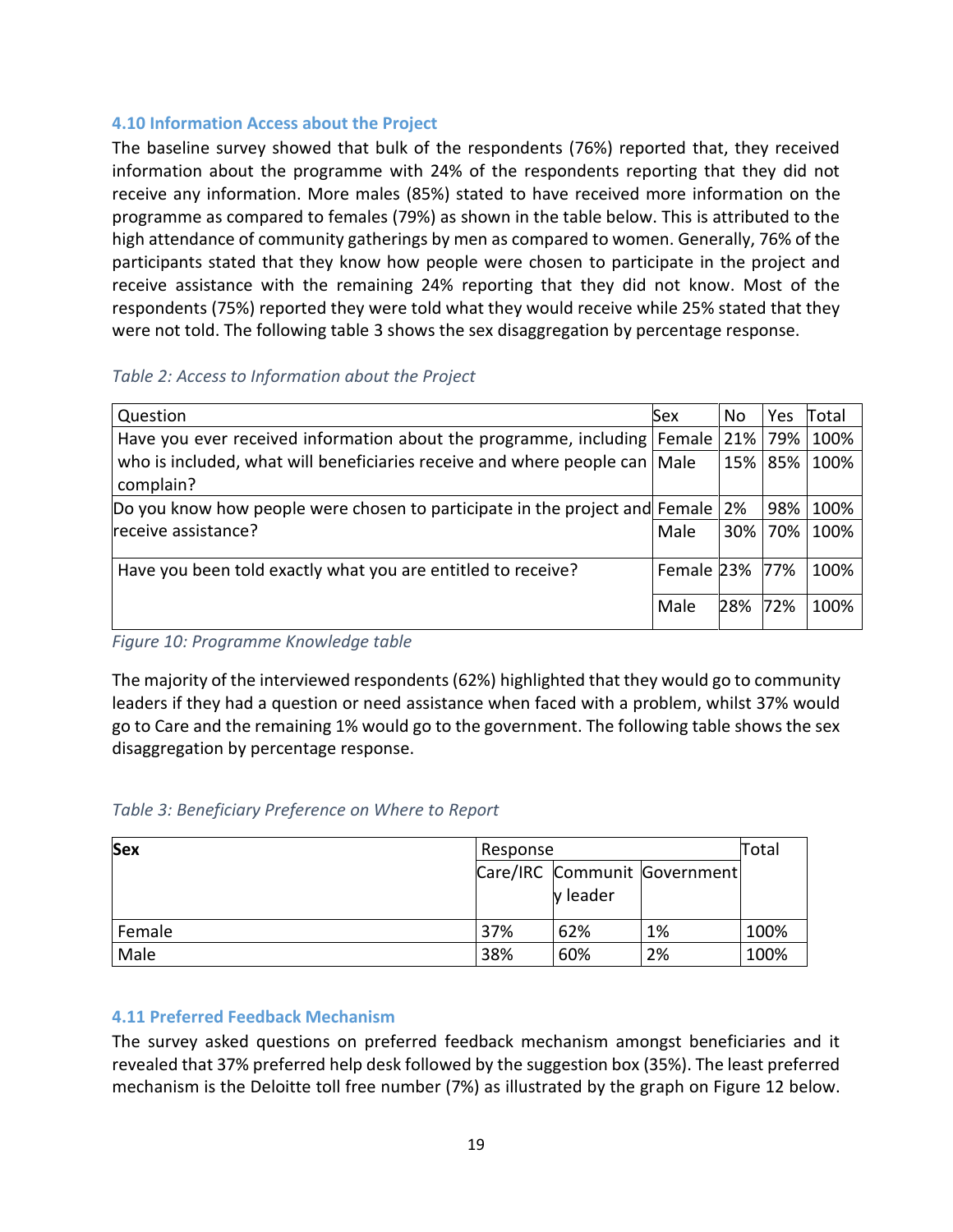



<span id="page-28-1"></span>Figure 21: Feedback Mechanisms Preferred by Beneficiaries

## <span id="page-28-0"></span>**4.12 Gender Mainstreaming**

CARE and IRC humanitarian obligation is to meet immediate needs of women, men, girls and boys affected by natural disasters and humanitarian conflicts in a way that also addresses the underlying causes of people's vulnerability, especially as a result and cause of gender inequality. When an emergency hits, women and girls are the worst and most affected. After the destruction of the cyclone a rapid gender assessment was conducted in the affected parts of Manicaland and Masvingo. On an effort to address and in cooperate one of the key recommendation made of ensuring access to equal opportunities by both sexes, the project aims to mainstream gender into project activities. The following baseline findings provided an overview of decision making practices made in relation to gender.

Responses from the survey on figure 22 showed that 49% reported that female HH members go for shopping; that is, buy food and non-food items, whilst 19% reported that male HH members go for shopping and 32% indicate that both females and males participate in HH shopping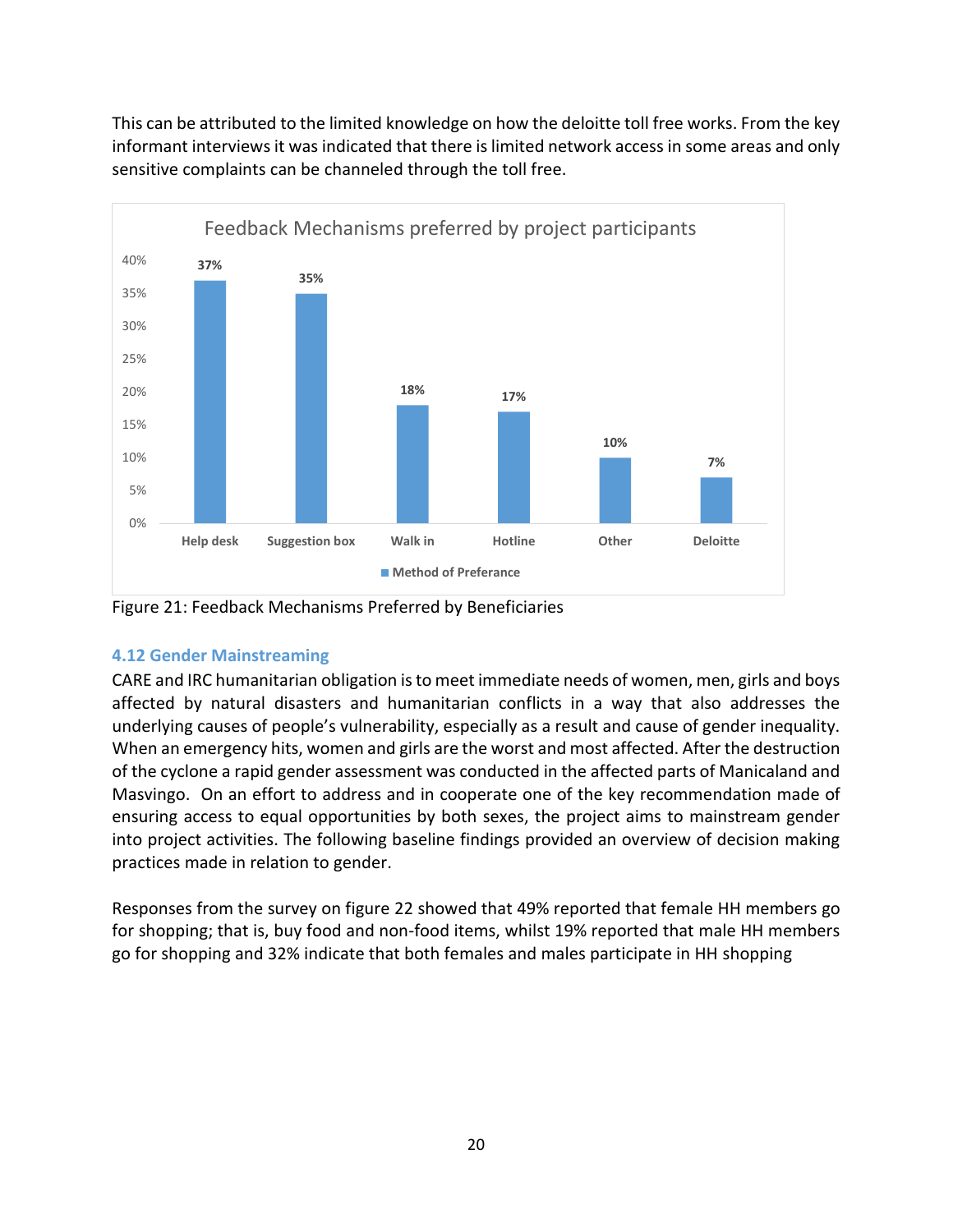

A Chi-square test for association (p-value=0.000) revealed that there is an association between sex and who goes for shopping for food and non-food items. This may be owed to the perception that shopping is a female activity.

The availed data from the survey reflected that 51% of the households make joint decisions on how assistance is utilized, with 39% and 10% of the HHs having female and male sole decision makers respectively as shown in figure 23 above. The 39% sole female decision

statistic is likely due to the fact that 42% of the HH population are female headed, hence male HHs greatly include their spouses in decision making as alluded by the 51% joint decision percentage.



<span id="page-29-0"></span>*Figure 23: Decision Making on Cash Utilisation*

The following figure 24 summarises decision making on household finances. The survey identified that 52% of households make joint decisions on income disposal and 43% of households make joint productive assets decisions. Sole female decision making on income disposal and productive assets averages 34%.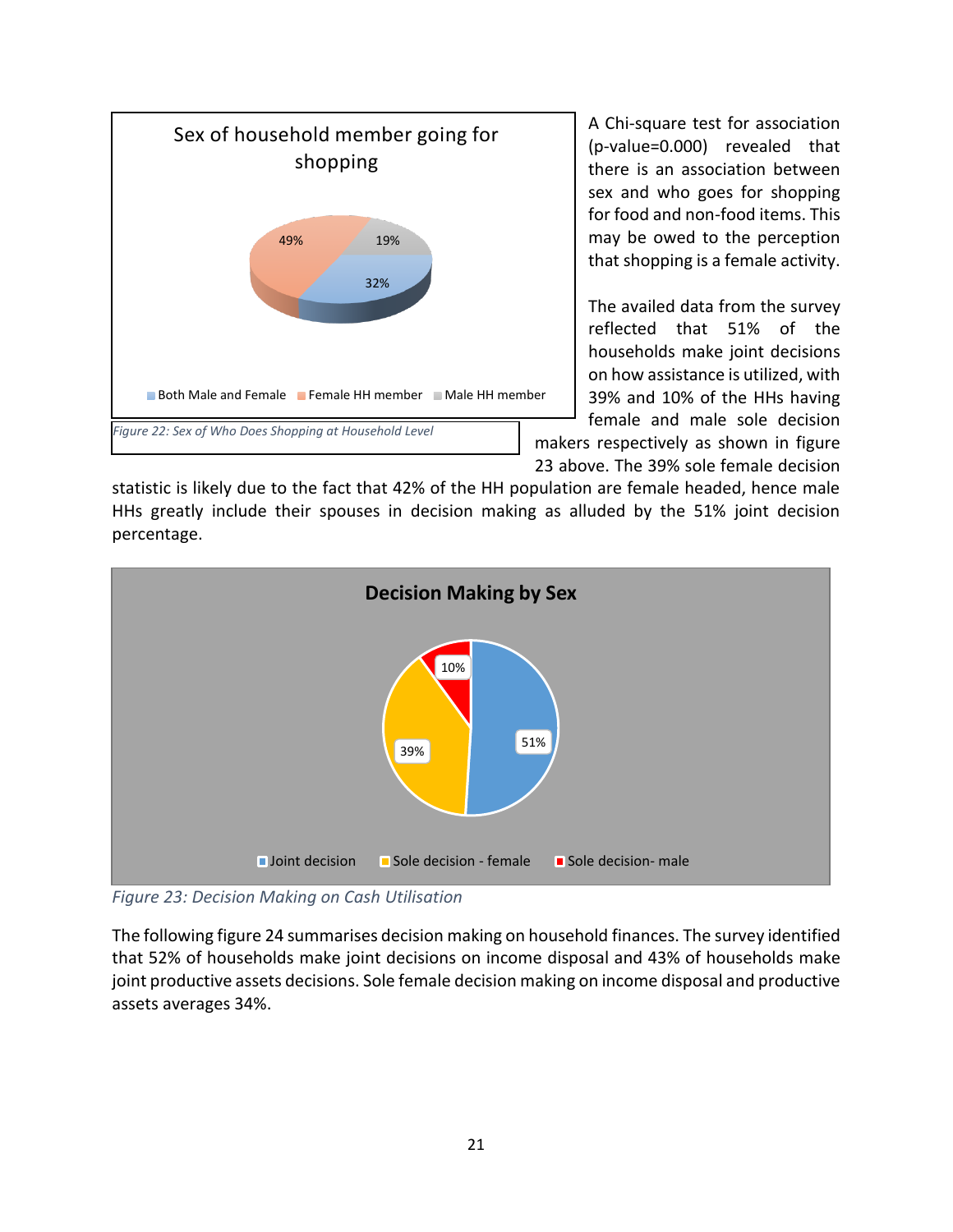

<span id="page-30-0"></span>*Figure 24: Income and Asset Decision Making by Sex*